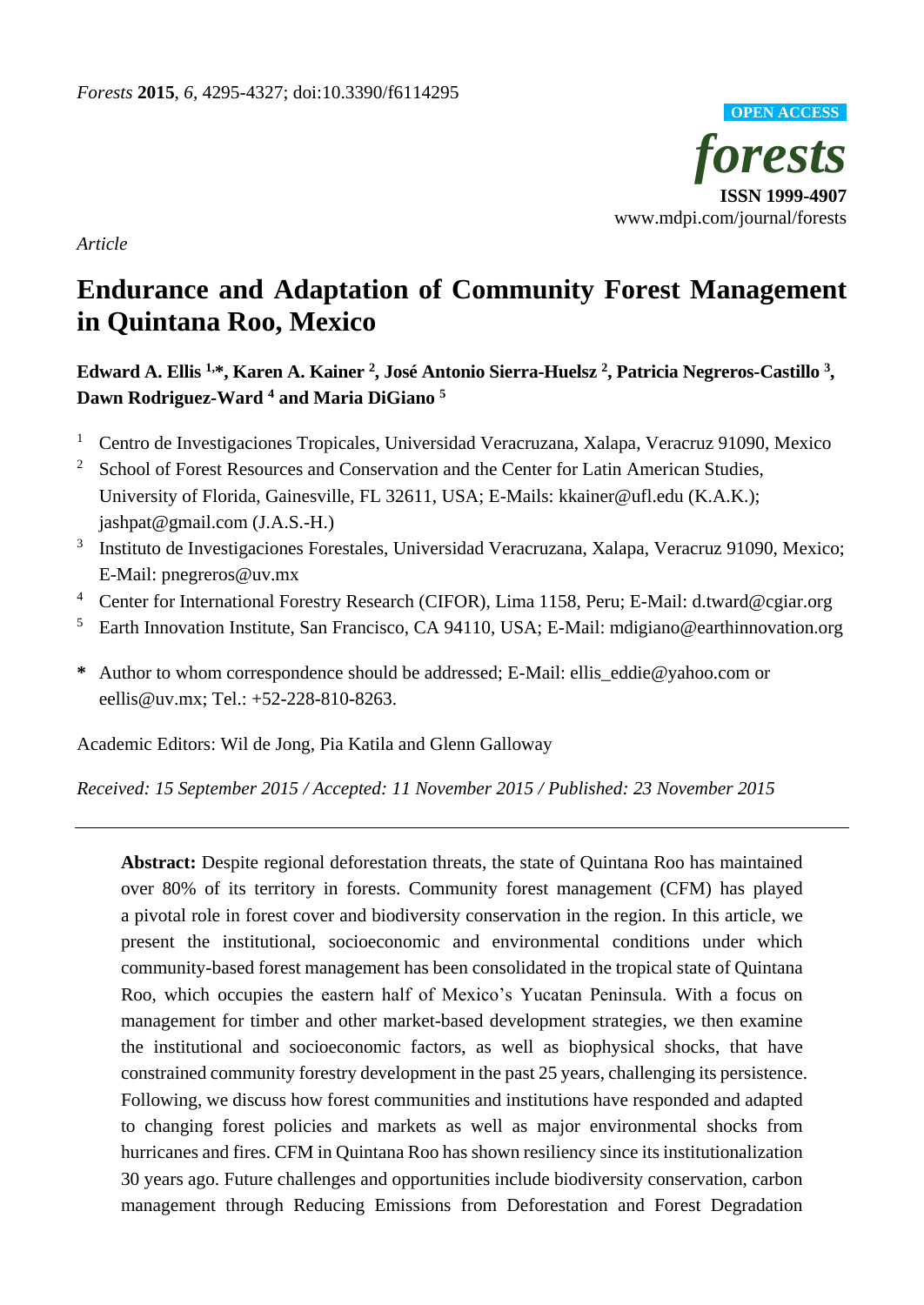(REDD+) initiatives, market strengthening, business management training as well as the implementation of alternative silvicultural systems, particularly to manage sustainable populations of commercial timber species.

**Keywords:** community forestry; ejido; forest cover; adaptation; Maya Forest; Yucatán

# **1. Introduction**

Community forest management (CFM) recognizes that rural people living in and near forests have cultural and socioeconomic ties to these forests, and implies that: (1) local communities have some degree of responsibility and authority for forest management formally vested by the government, (2) some social and/or economic benefits are accrued locally, and (3) communities take some responsibility for forest health and ecologically sustainable forest use and management [1]. CFM first took hold in sustainable rural development strategies in the late 1970s, with international development and research institutions emphasizing its importance in meeting local needs, in deterring forest conversion to other land uses, and in supporting environmental protection [2]. Today, more than 30 years later, 11% of the world's forests and almost 1/3 of forestland in developing countries are recognized by governments as community owned or managed [3,4]. Substantial reports that CFM improves local incomes and livelihoods have been forthcoming [4–6], and there is growing evidence that forest cover in the tropics can be maintained by such local communities [7].

Mexico is recognized as a leading global example of CFM [8], with over half of its forests (55%) under communal ownership [9]—a distinguishing feature of CFM in Mexico along with a management orientation toward timber production [10]. Community forestry throughout the country has been accepted as playing a central role in forest conservation and rural livelihood improvement [11–13]. Founded upon decades of agrarian reform that institutionalized common-property rights and local governance structures, community managed forest landscapes in Mexico tend to show reduced or minimal deforestation compared to forest landscapes under other land uses [14], including conservation [15]. In the state of Quintana Roo, notable improvements in forest community livelihoods [11,16,17] and maintenance of forest cover [18–22] have been documented and attributed to successful management of forests by communities [23]. These "successes", however, have been based on a few selected cases, with limited state-wide analysis.

The case of Quintana Roo meets diverse conditions identified for successful CFM development: (1) secure tenure and rights to forest resources [4,24,25], (2) sufficient size and resources as well as clear boundaries of forest land [26], (3) decentralization of state forestry development and governance institutions [5,25–28], (4) generation of local income and accrual of economic benefits [4,5,25,26], and (5) influence and support of external international and local institutions [5,25]. Notwithstanding, since its formalization in the 1980s, CFM in Quintana Roo has endured changing forest policies, shifting economies and markets, as well as environmental shocks from hurricanes and fires. Bray [23] borrows from the adaptive management concept to explain how local forestry institutions and communities in Quintana Roo have persisted and evolved despite very complex, variable, and at times turbulent social and biophysical environments. These local institutions and communities are described as integrating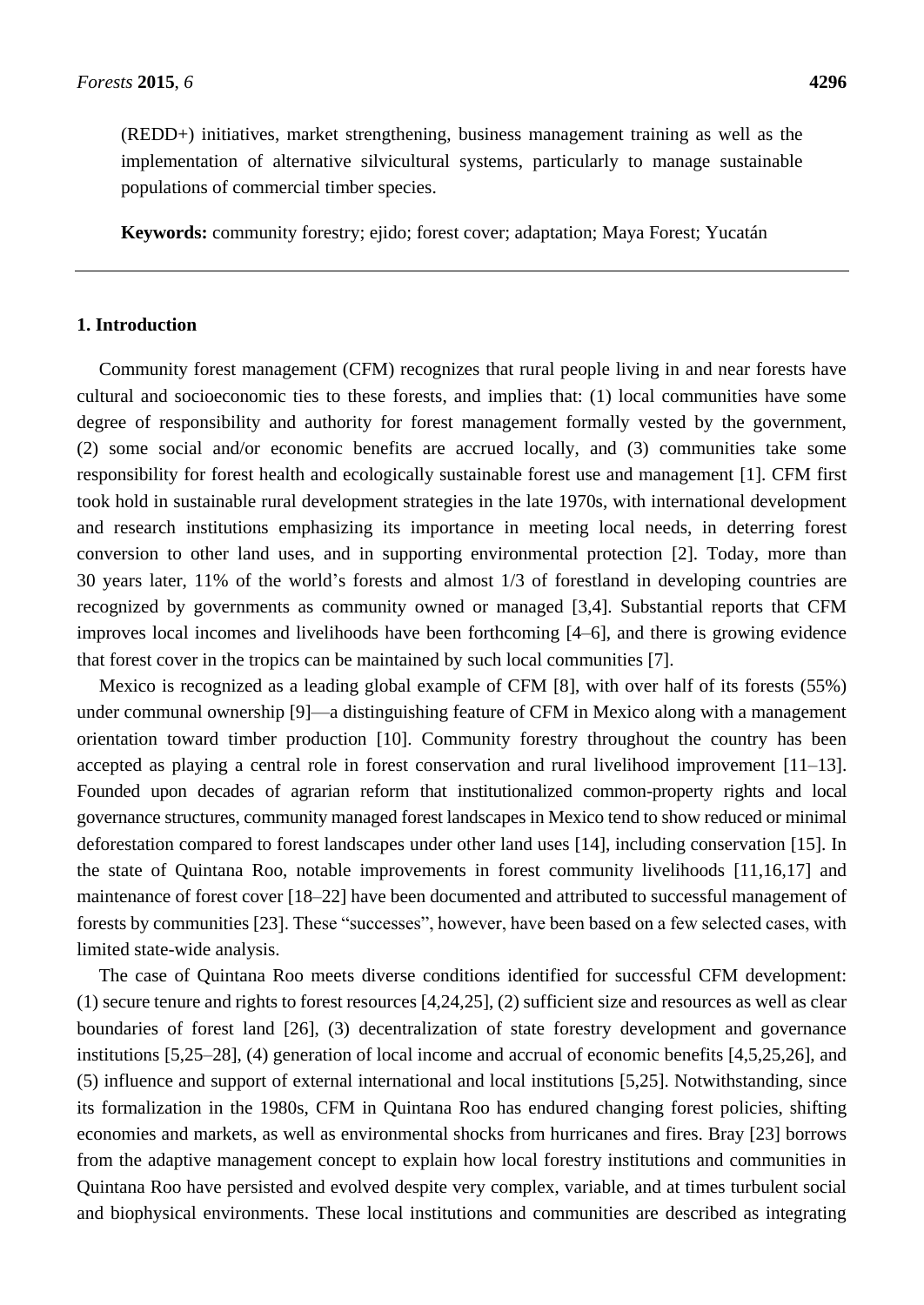traditional knowledge with technical and scientific knowledge on forest resources and management, enabling a learning process through which changes in management practices and forest governance can promote adaptation [23,29]. Inevitable shifts and changes in policy and socioeconomic environments can both constrain and foment CFM development, as well as enhance the resiliency and adaptive capacity of local forest communities [23,29–31].

In this paper, we discuss historical, institutional, socioeconomic and biophysical factors that helped establish and consolidate community-based forestry in the state of Quintana Roo in southeast Mexico, highlighting management for timber and other market-based development strategies. We then analyze the 30-year period following clear designation of timber rights to local communities, focusing on institutional and socioeconomic constraints in addition to the biophysical shocks endured, describing how forest communities and institutions have responded and adapted to these constraints and shocks. Following, future challenges and opportunities for CFM in Quintana Roo are presented, and conclusions are offered with respect to integrating CFM into larger development and conservation goals. We draw on a variety of sources, such as bibliographic resources and the experiences of the authors working in the region. The Quintana Roo case study is particularly relevant in that it encapsulates dynamic human–forest relationships that have evolved and endured for more than 3000 years, demonstrating the adaptive capacity of both people and forests to changing policies, economic conditions and environmental factors. Few cases globally have been documented with such breadth of substantiated data over such a long period of time; examples of "successful" cases of CFM pertain to Central America, México and Peru [4–6]. Lessons learned indicate how community forest management can contribute to the overall goal of forest-based sustainable development and biodiversity conservation in the tropics.

#### **2. Consolidation of CFM in Quintana Roo**

Our analysis of CFM in Quintana Roo begins with an exploration of the historical contextual and biophysical conditions that have led to the prominence of community forestry in the region. We then discuss the institutional arrangements and local socioeconomic factors, which were conducive to CFM consolidation in the region.

## *2.1. History of Forest Resource Use*

Forest products and ecosystems have played an important historical role in the region that is now the state of Quintana Roo. The use of these forests dates back as far as 2000 BC with the establishment of the Mayas in the Yucatan Peninsula [32]. Forests were cleared to construct architecturally magnificent and densely populated cities and to cultivate food crops and trees to support them. Shifting slash-and-burn agriculture was the norm and maize the primary crop in a very diverse production system [33] known as *milpa*. Today's forest reflects approximately 3000 years of Maya agroforestry, resource extraction, fire, drought, and hurricanes [34,35]. These human–forest interactions likely played a key role in current species composition and diversity [34]. Both anthropogenic and natural disturbances have repeatedly impacted the forest region throughout ancient and modern history [34], attesting to their resiliency.

Compared to other conquered regions in Latin America, early colonial impacts on forest and peoples of the Yucatan Peninsula were distinctly shaped by a dearth of natural resources of value to the Spaniards [36]. The lack of precious metals, scarce surface water, and shallow karstic soils occasioned limited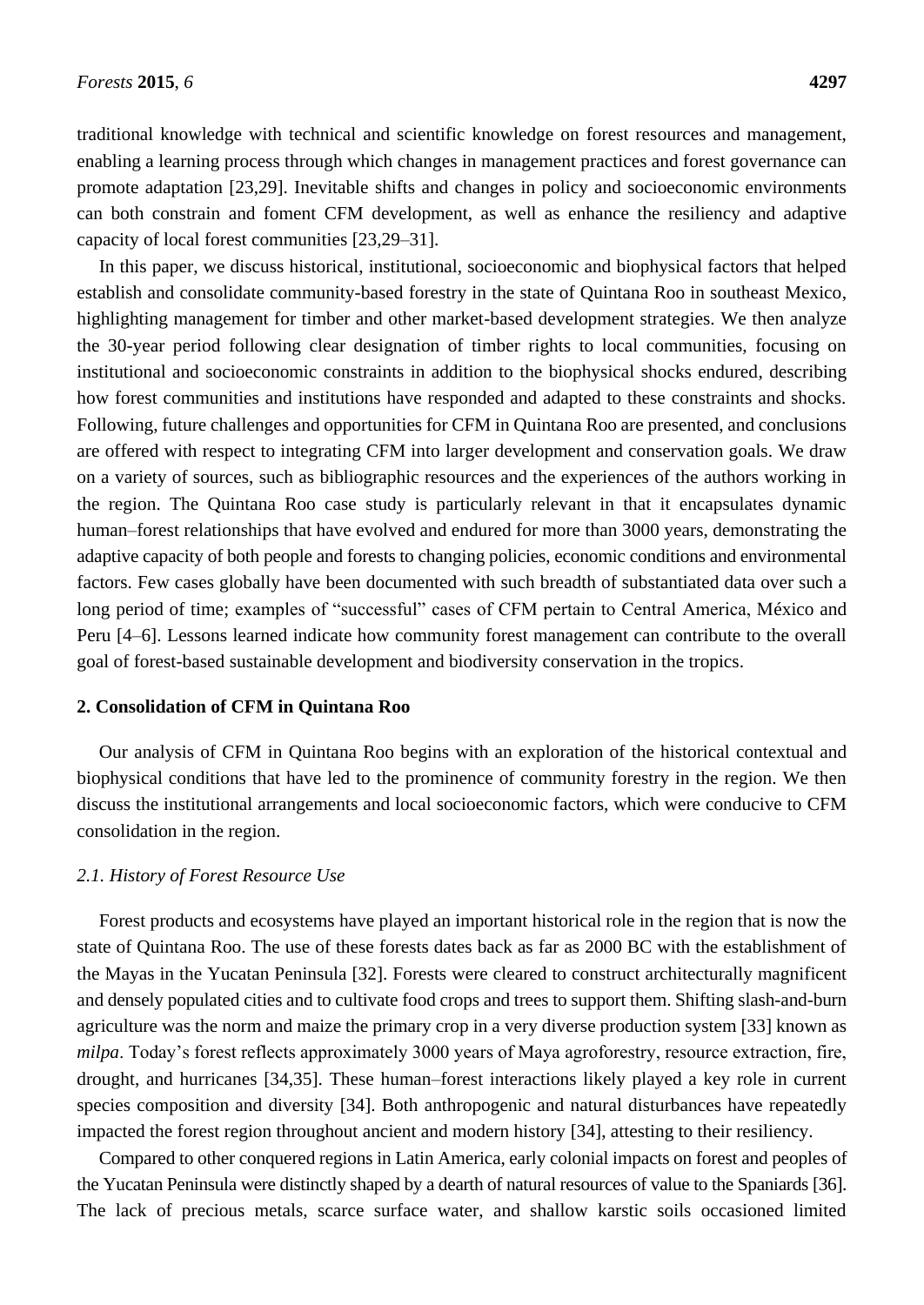commercial interest. During colonial times, and well into the 18th and 19th centuries, the forests of Quintana Roo were exploited by the Spanish, the British, and later, American companies to export forest products such as dyewood (*Haematoxylon campechianum*), mahogany (*Swietenia macrophylla*) and chicle or chewing gum derived from the resin of the chicozapote tree (*Manilkara zapota*). Apart from these products, forests in Quintana Roo were primarily regarded as a hostile and largely unexplored frontier region, providing a safe-haven for fierce Mayas, pirates and smugglers well into the early 1800s [37]. From 1847 to 1901, the Caste War ensued, exacerbated by a Maya uprising against the creole henequen plantation owners in northern Yucatan Peninsula. The forests of Quintana Roo were employed for jungle-guerilla warfare tactics by the rebel Mayans, who smuggled and traded valuable forest products with the British of Belize, in return for weapons and other resources to fuel the war against the Federal forces defending the region for the Yucatec creole elite [38]. Soon after the Caste War, a land-tenure framework favorable to common property management arose from the 1910–1917 Mexican revolution [8], enabling the first communal land grants or ejidos to be established in the territory of Quintana Roo in the 1930s and 1940s; these were large ejidos primarily established for chicle and timber production.

Despite land ownership by communities, from the 1950s to 1980s parastatal and private concessions controlled timber production, executing unsustainable harvest levels. It was not until passage of the 1986 Forest Law that communities across Mexico garnered legal rights to the trees on their lands. This precipitated a shift from timber harvests via industrial concessions to community-based forest management. In Quintana Roo, in particular, this shift was accompanied by an innovative Forestry Pilot Plan "to empower ejido residents and increase the economic returns they receive from the forest" [39]. Since, community-based forestry has figured prominently in Quintana Roo, serving as an important economic activity for many ejidos through the late 1990s [40]. By 1995, CFM was consolidated, and Quintana Roo boasted some of the world's first certified forests, placing the state's forestry ejidos and their CFM practices into the global spotlight.

#### *2.2. Biophysical Conditions*

Today, the tropical landscape of Quintana Roo can be described as a mosaic of lowland and upland forest types at different successional stages [19,41]. Tropical forest ecosystems dominate the landscape [42,43] of Quintana Roo. These ecosystems lie atop a karst and rolling topography with elevation ranging from sea level to 300 m in the most southern portion of the state. The climate is hot and subhumid, with a mean annual precipitation of 1200 mm, and a pronounced dry season (<60 mm of rain per month) from November to April [44]. Forest types vary according to soil, topography and local climate: medium-stature forests (15 to 25 m) are distributed on well-drained rendzinas, while lower-stature forests occur on seasonally inundated depressions with poorly drained gleysols and vertisols [45,46].

Forest structure consists of three to four shrub and tree layers that range from 3 to 25 m in height [47,48], and there are around 100 tree species per hectare, of which about 75% are evergreen and the rest deciduous [47,48]. Common tree species include *Brosimum alicastrum*, *Manilkara zapota*, *Talisia olivaeformis*, *Bursera simaruba*, *Lonchocarpus longistylus*, *Nectandra salicifolia*, *Psidium sartorium*, *Guettarda combsii*, *Vitex gaumeri*, *Caesalpinia gaumeri* and *Lysiloma bahamensis* [44,48], and *Hemotoxylon campechianum* and *Metopium brownei* in flooded lowland forests, although both upland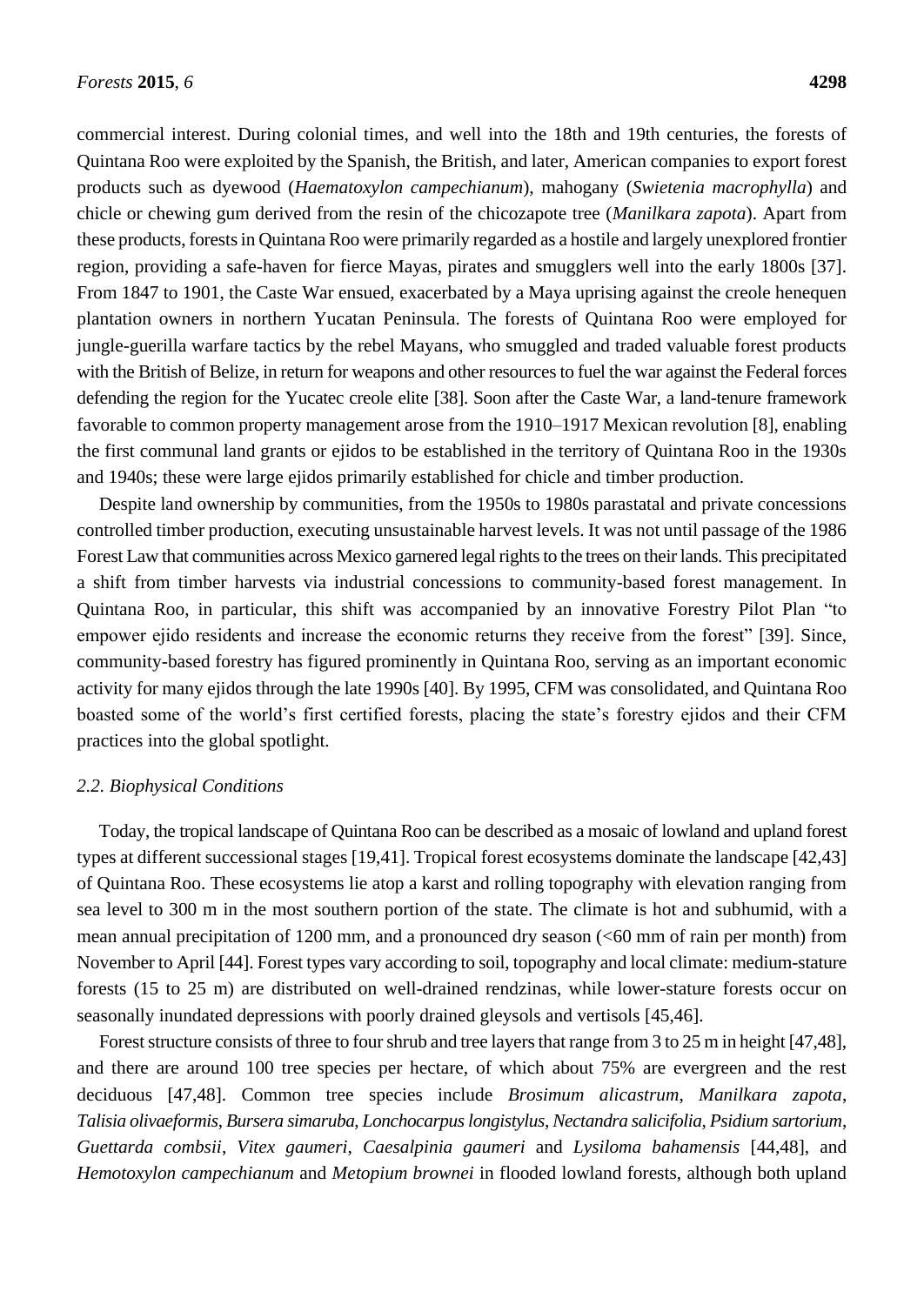and lowland forests share many of the same species [41,49]. Over half of these species are commercial timber species and are relatively abundant [43,46].

Research has described the regenerative capacity and rapid succession of these forests after different disturbances, maintaining its diversity and composition of valuable tree species [50–55]. The high degree of recovery of these forest ecosystems from hurricane impacts has been described by several studies [51,56–58]. Valdez-Hernández *et al.* [50] indicate that five years following disturbance, including felling and slash and burn treatments, floristic diversity was similar to original vegetation. Additionally, Negreros-Castillo and Mize [55] report successful regeneration of commercial species following greater percentages of overstory removal. Mahogany, in particular, has garnered significant attention as a key timber species that occurs at greater densities in the Yucatan Pen *fisula than* other areas within its large geographical distribution in Latin America [59]. With this species, the creation of larger canopy gaps from 2500 to 5000  $\text{m}^2$  also created more favorable conditions for regeneration and growth [53,54]. The abundance of such high-value timber species coupled with ecologically resilient forests, has favored an historical emphasis on management for timber.

While forest loss has been the general tendency in Mexico in the past four decades, forest cover has largely been maintained in the state of Quintana Roo, comprising over 80% of its territory [60,61]. Communally managed forests have contributed to forest conservation and low deforestation rates [19,20,22], with designation in the mid-1980s of large tracts of permanent forest areas owned and managed by rural communities regarded to be a primary reason [19,22,62]. However, forest cover maintenance can also be attributed to the underlying poor soils that dominate the state, which limit the expansion and distribution of commercial agriculture and animal husbandry, activities that commonly lead to forest conversion elsewhere. Environmental limitations to agricultural development dictate that many marginalized rural communities in Quintana Roo turn to their forests to generate income. Still, even though historical and biophysical factors (for example, soils and richness of valuable species) have played a supporting role in the establishment and ecological and economic viability of CFM in Quintana Roo, they are certainly not the only factors at play. Following we discuss how policy and institutions are strongly involved in the development of CFM in Quintana Roo.

## *2.3. Institutional Factors*

Mexico's agrarian reform, which allocated ejidos to thousands of rural communities in the decades following the Mexican Revolution (1910–1917), is often cited as the fundamental institutional catalyst for formalization and continuity of community-based natural resource management (common property management) in Mexico. As a result, nationally, more than half of Mexico's forested lands are under communal ownership [6,63]. In Quintana Roo, some 62% of forests are communally held, based on current figures of forest cover [64].

Ejidos were established in two waves in Quintana Roo. The first occurred during the administration of Cardenas (1934–1940), who championed the idea of cooperativism and viewed the ejidos as the ideal vehicle to integrate indigenous people in the project of the revolution. In 1936, seven large forestry ejidos, averaging 35,000 ha, were established allocating 420 ha of forest for each ejido member for the purpose of chicle harvesting [65]. A second wave of ejidos was created in the 1960s through the 1990s with the objective of stimulating agricultural production, while at the same time encouraging colonization and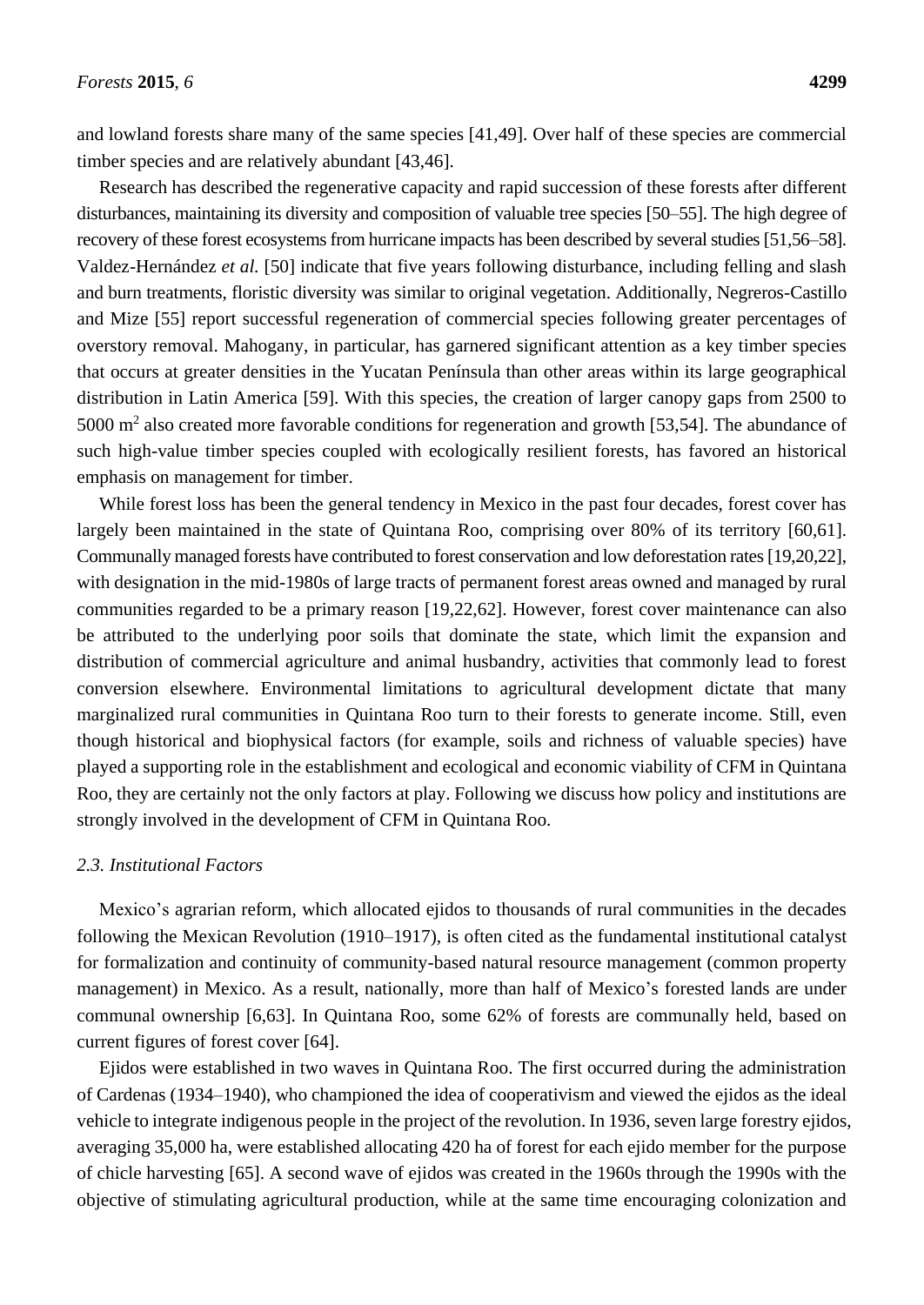relieving pressure from other parts of the country with limited land for redistribution [22,66]. These ejidos were much smaller in size, averaging just 20 ha of land per community member, and were populated by mostly non-indigenous settlers from other states [21]. Today there are 279 ejidos in the state [64], of which 87 have been involved in forest management since 1984, and 55 have active management plans [67,68] (Figure 1).



Forestry Ejidos in Quintana Roo



In addition to establishing collective ownership as a formal land tenure regime in Mexico, the agrarian reform process codified community governance systems modeled after indigenous and colonial systems. These systems have adapted over time, but important characteristics have endured, including their general structure and the way in which they are nested within formal governance systems at municipal, state and national levels. Within each ejido, the General Assembly (GA) includes all authorized ejido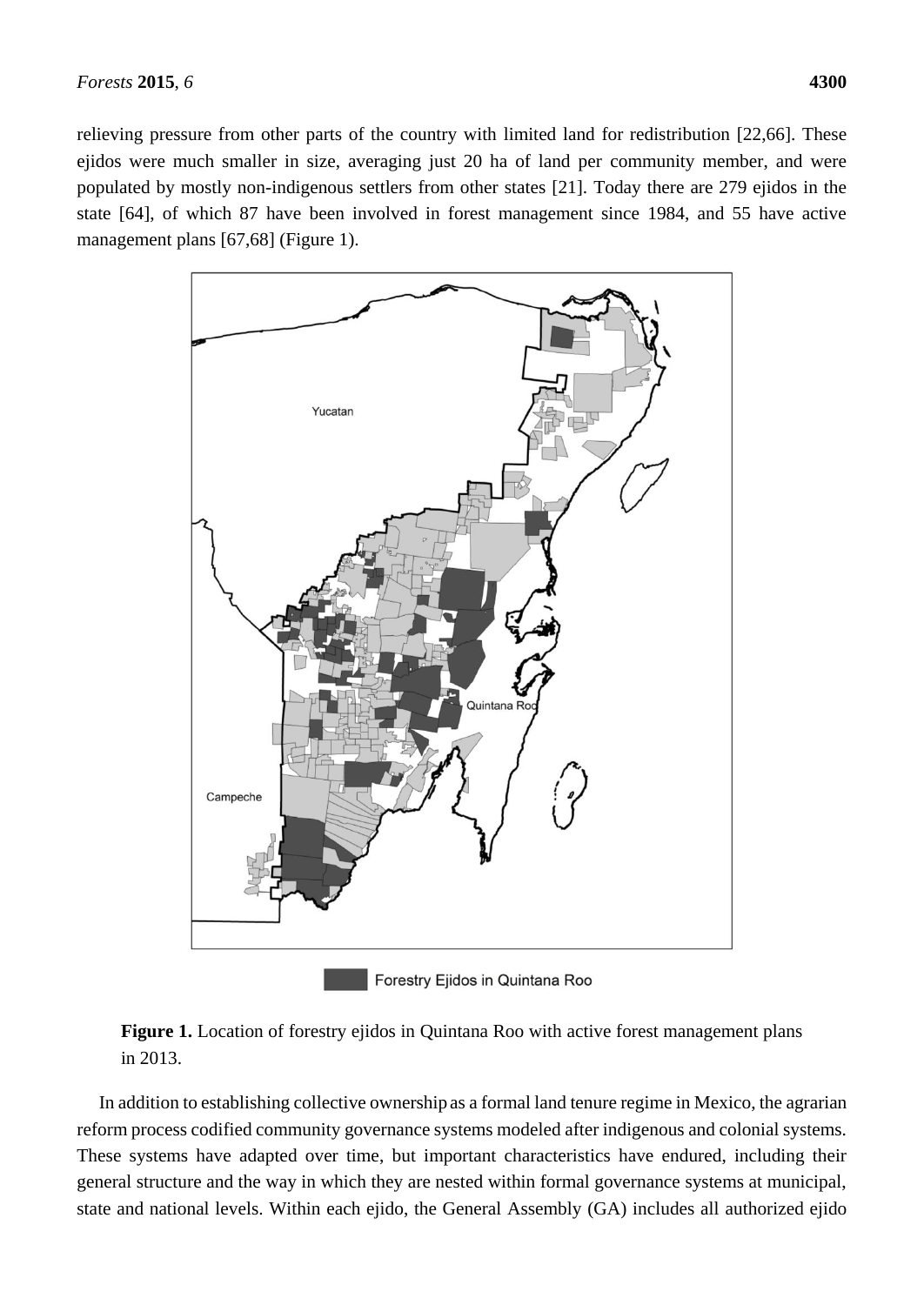members and is responsible for deliberating community decisions, ranging from natural resource management to ejido membership. The ejidal commission, made up of a president, secretary, treasurer and oversight council elected by the GA for three-year terms, carries out and enforces the decisions made by the GA and provides mechanisms for internal audits and conflict resolution [69].

While the early experiences of the agrarian reform were important in establishing the base for common property management, two key institutional changes in the 1980s consolidated CFM development in Quintana Roo; (1) the 1986 Forest Law that gave communities across Mexico greater legal rights and management control of community held forests and forest resources, and (2) the innovative joint Mexican-German Forestry Pilot Plan (PPF) program initiated in 1983 that developed and strengthened community forest enterprises (CFEs) and helped foster second-tier or civil society organizations to continue supporting CFM. Up until the 1980s, despite collective titles allocating access, use and management rights to ejido lands, communities did not have complete control of their forest resources. The government had the right to award logging concessions on ejido lands, typically to industrial companies. Under these arrangements, communities received few, if any, monetary benefits, usually a small rent or entry fee called "derecho de monte" unrelated to timber volumes extracted. In Quintana Roo, the parastatal company Maderas Industriales de Quintana Roo (MIQROO) controlled about 550,000 ha of forest concessions for a 25-year period, profiting from the overharvesting of about 400,000 m<sup>3</sup> of precious timber, mostly mahogany and Spanish cedar (*Cedrela odorata*) [70,71]. While MIQROO was by far the most important concession holder, other smaller private less structured concessions also were granted in the state.

The shift toward community control over timber originated in the mid-1960s with grassroots mobilizations that sprang up across Mexico, demanding peasant rights to manage and profit from commercial timber on ejido land. In Quintana Roo, for example, the ejidos of Tres Garant as and Noh-Bec were among the first that organized against MIQROO in the 1970s [6,70,71]. Academic activists and even government reformists supported these grassroots movements—all instrumental in the transition from concession logging to community-based forest management [6,72]. The expiration of the contested forestry concessions provided an important window of political opportunity, allowing an alternate proposal for greater devolution of control to communities. Ultimately, the 1986 Forest Law definitively ended private concessions, required more environmentally sound forest management and harvesting, and allowed communities or community organizations direct control of management and marketing of forest timber resources on ejido land [69,71].

As the timber concessions expired and as political momentum grew for greater local control of forest resources, parallel innovations among international donors established enabling conditions for community forest management in Quintana Roo. In 1983, multiple institutions, including the German Society for International Cooperation, formerly known as GTZ (Deutsche Gesellschaft für Internationale Zusammenarbeit), foresters and government agencies, created the PPF. The PPF received strong support from the then Governor Pedro Joaquin Coldwell who recognized the importance of forestry development in the state [72]. The main objectives of the program were to establish permanent forest areas within communities and to develop technical and organizational capacity needed to support CFEs for the sustainable harvest and marketing of forest products. The program's reach was extensive, with 50 member ejidos and over 250,000 ha voluntarily established by communities as permanent forest areas in central Quintana Roo alone [21].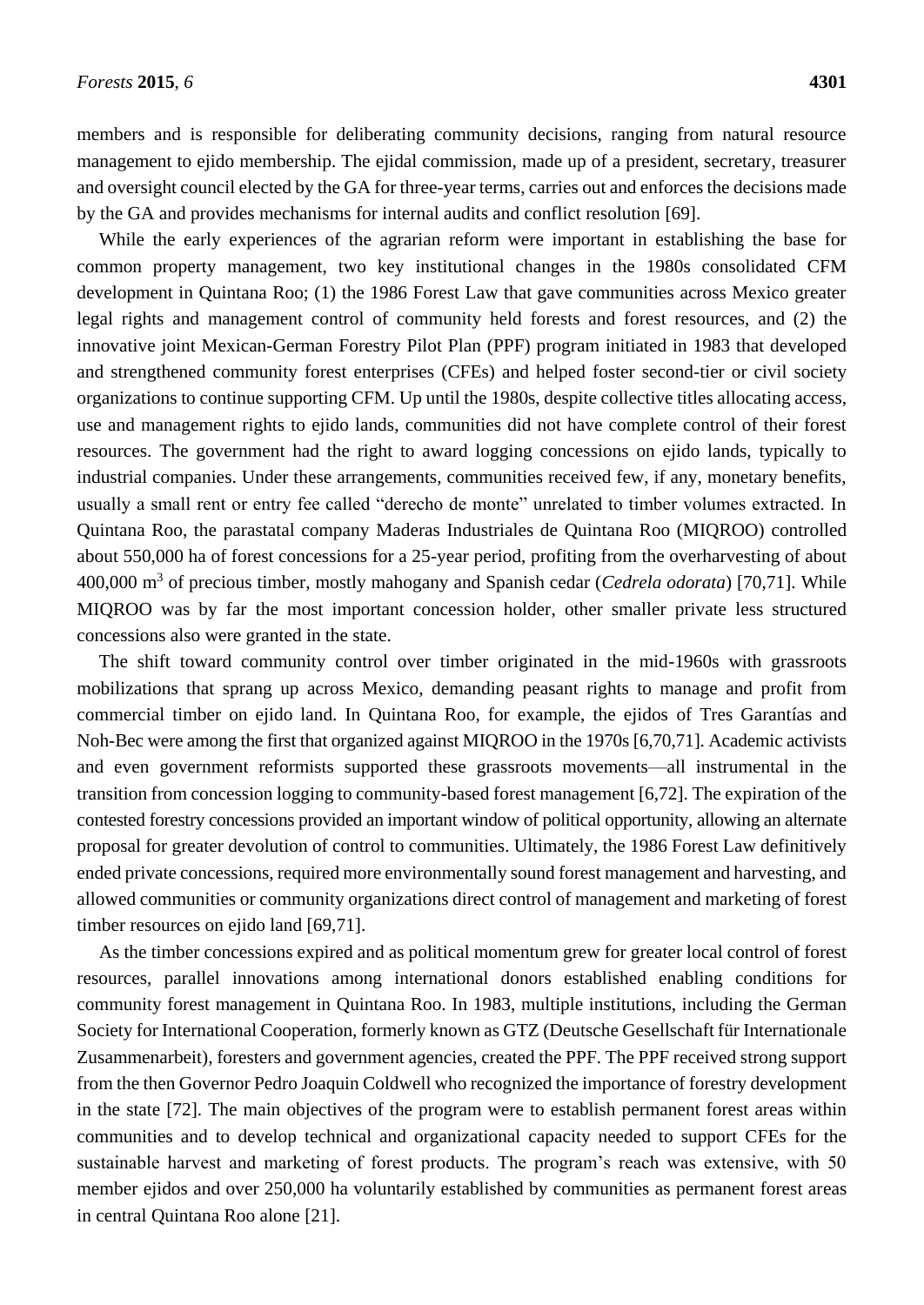The creation of second-tier forestry organizations, while not the original intent of PPF, remains an important PPF legacy. Originally, groups of foresters were assigned to work with ejidos, providing technical services for the management of permanent forest areas, as well as assisting ejidos in the harvest, processing and marketing of timber. Post-management services were especially critical to increase CFE competiveness, especially as MIQROO was still actively buying and processing timber through the 1980s. As the PPF expired and government funding for forest technicians abated, these groups of foresters either became independent or formed second-tier organizations, also called civil societies. Examples include the Society of Forest Ejido Producers of Quintana Roo (SPFEQR) in the south and the Organization of Forest Ejido Producers of the Maya Zone (OEPFZM) in the central part of the state [70,71]. In addition to providing necessary technical forestry expertise, these second-tier organizations played an important role in organizing rural communities, empowering ejidos and using their collective action to gain political credibility. For example, in 1987 these organizations were successful in blocking a state government attempt to obligate ejidos to sell timber to MIQROO. More importantly, they laid an institutional foundation to allow continuity of community-based forest management, community enterprises and rural development beyond the pilot plan [70,71]. These organizations, however, have not been immune to problems related to corruption, poor administration, and conflicts with ejidos and among each other [73].

# *2.4. Socioeconomic Factors*

Socioeconomic factors have also been influential in the establishment of CFM in Quintana Roo as production and markets of timber and non-timber forest products are vital to community economic success and survival. In recent years, although the almost \$12 million in state revenues attributed to forest production have been equally divided between timber and non-timber products [74], timber has historically dominated the socioeconomic balance sheet. For the past two decades, although the state of Quintana Roo has consistently produced only around 0.6% the nation's total annual timber production [61,75], it has been the second national producer of "precious" tropical hardwood timber (28%, and mostly mahogany), only behind the state of Campeche (32%) [76,77] and the fourth national producer of "common" tropical timber (11%) [62,77]. Of the annual timber volume extracted from Quintana Roo in the past two decades, over 70% is typically represented as common tropical timber while precious timber varies from 15% to 27%. Production of precious timber in the state was drastically reduced with the transition from timber concessions to CFM. Annual harvest volumes of mahogany and Spanish cedar typically ranged between  $40,000$  and  $50,000$  m<sup>3</sup> from the mid-1950s to mid-1980s when the parastatal companies led logging activities in the region, and then gradually declined and plateaued between 8000 and 10,000  $\text{m}^3$  in the early 1990s as community members became more actively involved in logging [78]. For the past 25 years, timber volumes originating form Quintana Roo has mostly hovered between 35,000 and 45,000 m<sup>3</sup>/year (Figure 2).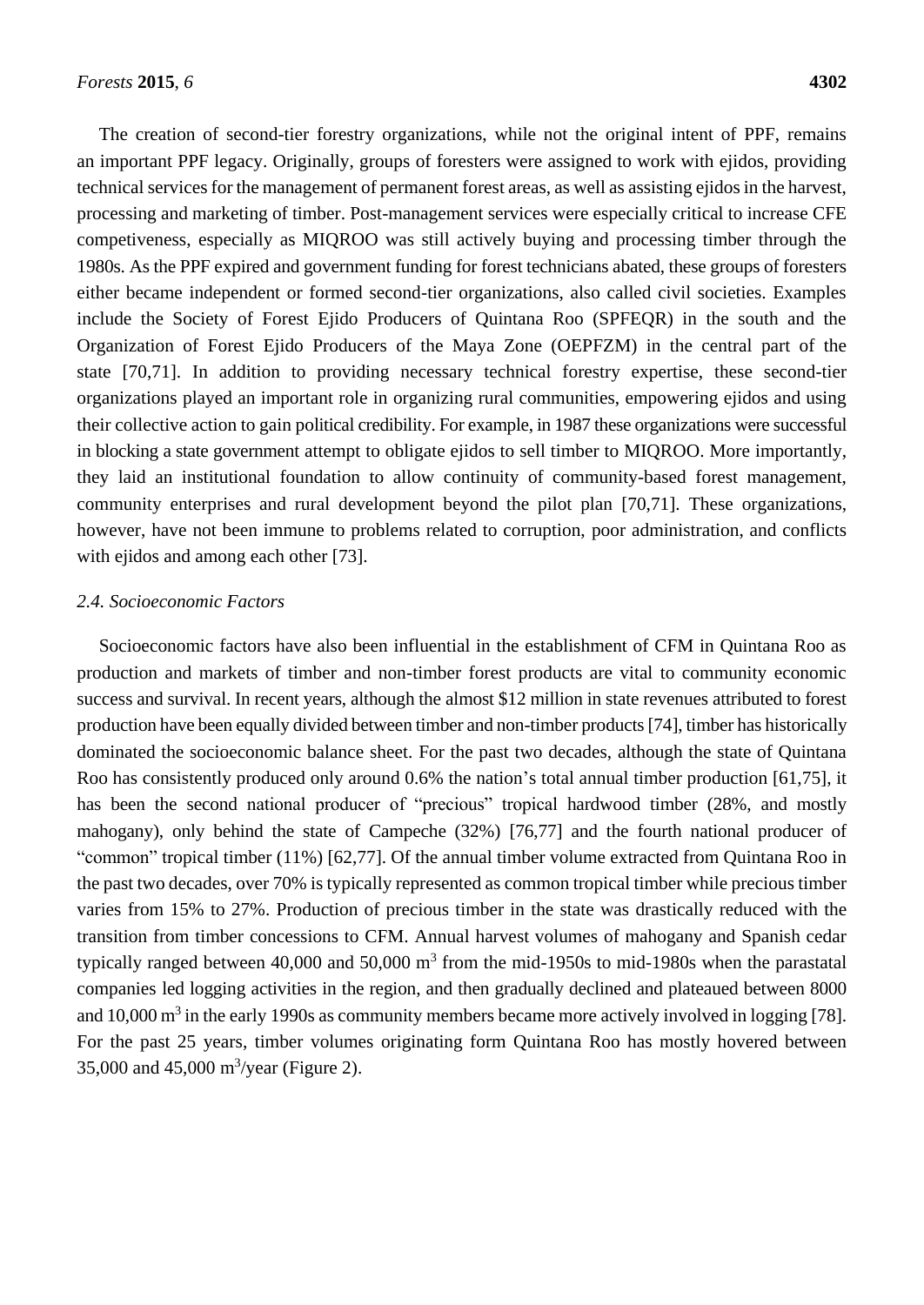

**Figure 2.** Annual commercial timber harvest in Quintana Roo, Mexico. Timber volumes include all wood uses, such as sawtimber, pulp, veneer, polewood, firewood and charcoal, but excludes railroad ties up to 1995 [79]. The 1999 spike in mahogany and cedar harvest volumes is consistent with other official data, but remains unexplained in these sources. The dip in 2008 is attributed to Hurricane Dean.

Recent figures indicate that over 85% of managed forests and timber production in Quintana Roo originate in ejidos [67]. The principal beneficiaries of the forest economy in the state are the more than 50 ejidos these located mostly in the Mayan Zone of central Quintana Roo in the municipality of Felipe Carrillo Puerto, and in the southern portion of the state in the municipality of Othón P. Blanco [67] (Figure 1). Local economic benefits derived from commercial forestry vary widely among ejidos, partially driven by heterogeneous, native abundance of valuable hardwoods and the size of the forest management area. The number of ejidos involved in legal harvest of forest products has fluctuated over the years, varying from 61 in 1995 to 80 in 2006 [80], 46 in 2010 and 55 in 2013 [81]. According to records from the state CONAFOR (National Forestry Council) office in Chetumal, of a total of 213 ejidos, 60% are categorized as Type I (communities with potential for forest production, but without formalized management); 16% are categorized as Type II (communities with formalized management that sell timber as standing trees to external operators and buyers and do not participate in logging); 19% are categorized as Type III (communities that participate in formalized management and logging activities, selling timber as roundwood), and only 5% are Type IV (communities that participate in formalized management and logging activities, have saw mills, and sell sawnwood and other value-added products). Based on 200 household surveys in six communities, Bray *et al.* [16] reported that two Type IV communities were well above the poverty level. On the other hand, two Maya Type III communities (without sawmills) had household incomes below the poverty level, suggesting a relationship between ethnicity and poverty and the importance of value-added production in improving revenues and livelihoods.

Moreover, timber market chains are complex and vary by species, quality, processing, certification status, machinery ownership and the particular contacts that the ejido or seller may have. For example, mahogany from Noh-Bec may reach regional, national, and international markets (mainly in the US)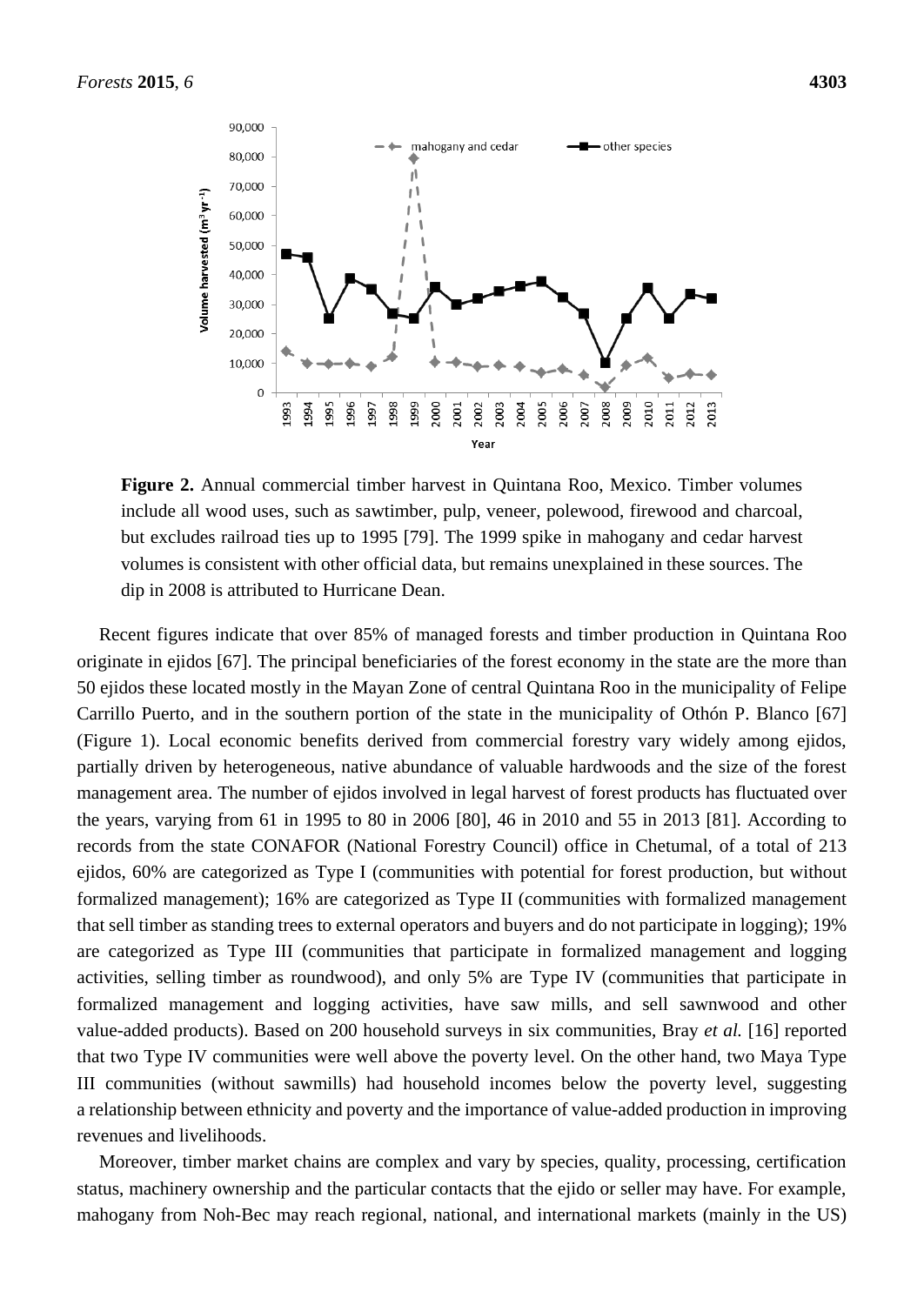requiring high-quality standards, while lower-quality pieces are used for local carpentry and beehive construction [82]. Katalox (*Swartzia cubensis*) is sold in a small European niche market [82], and particular softwood species (e.g., *Dendropanax arboreus*) are sold for production of matches, tongue depressors, and toothpicks [83]. Tzalam (*Lysiloma latisiliquum*) is increasingly sought after for timber, and for many ejidos currently provides their main source of forest revenue. Other highly valuable species have local and international niche markets, such as holywood (*Guaiacum sanctum*), granadillo (*Platymiscium yucatanum*), siricote (*Cordia dodecandra*), and machiche (*Lonchocarpus castilloi*), which feeds a growing flooring market. On the other hand, some species considered internationally as lesser-known species have local markets, such as yaxnik (*Vitex gaumeri*). Markets and exports for secondary products such as furniture, floors and frames have increased, while markets for sawnwood remain constant but considerable, mostly destined for national markets [77]. Polewood, small diameter trees (<35 cm in diameter) of more than 30 species, locally referred as *palizada* [84], has emerged in the last 15 years as one of the state's most important forest products (Table 1). Polewood is commercially harvested mostly as construction material for building thatched huts and other rustic constructions that are ubiquitous features in tourism resorts across the coast. However, more recently, polewood is also harvested for a national market for horticultural support stakes, and is also increasingly transformed into charcoal.

| Family             | <b>Species</b>          | <b>Common</b> | Volume Harvested m <sup>3</sup> year <sup>-1</sup> | Harvested/Authorized |
|--------------------|-------------------------|---------------|----------------------------------------------------|----------------------|
|                    |                         | <b>Name</b>   | $(2012 - 2013$ Average)                            | Volume $(\% )$       |
| Fabaceae           | Lysiloma bahamensis     | Tzalam        | 7796                                               | 47.7                 |
| Various            | $Polewood > 30$ species | palizada      | 5424.5                                             | 17.4                 |
| Sapotaceae         | Manilkara zapota        | Zapote        | 4380.5                                             | 34.2                 |
| Meliaceae          | Swietenia macrophylla   | Caoba         | 4206                                               | 72.6                 |
| Anacardiaceae      | Metopium brownie        | Chechen       | 2622                                               | 30.0                 |
| <b>Burseraceae</b> | Bursera simaruba        | Chaka         | 2126                                               | 28.2                 |
| Araliaceae         | Dendropanax arboreus    | Sakchaka      | 1221                                               | 60.6                 |
| Lamiaceae          | Vitex gaumeri           | Yaxnik        | 550                                                | 35.8                 |
| Fabaceae           | Piscidia piscipula      | Jabin         | 320                                                | 25.2                 |
| Combretaceae       | Bucida buceras          | Pukte         | 289.5                                              | 41.3                 |
| Fabaceae           | Swartzia cubensis       | Katalox       | 284                                                | 12.1                 |
| Rubiaceae          | Sickingia salvadorensis | Chaktekok     | 264.5                                              | 17.7                 |
| Fabaceae           | Caesalpinia mollis      | Chakteviga    | 148                                                | 8.8                  |
| Fabaceae           | Lonchocarpus castilloi  | Machiche      | 143.5                                              | 46.1                 |
| Meliaceae          | Cedrela odorata         | Cedro         | 142.5                                              | 86.1                 |
| Fabaceae           | Platymiscium yucatanum  | Granadillo    | 135                                                | 41.6                 |
| Malvaceae          | Pseudobombax ellipticum | Amapola       | 121                                                | 7.4                  |
| Boraginaceae       | Cordia dodecandra       | Ciricote      | 37.5                                               | 28.6                 |

**Table 1.** Harvested timber volumes per species and harvested volumes as percentage of the authorized timber volumes per species in Quintana Roo, Mexico. Volumes per species are calculated as the average of the years 2012 and 2013 [85,86].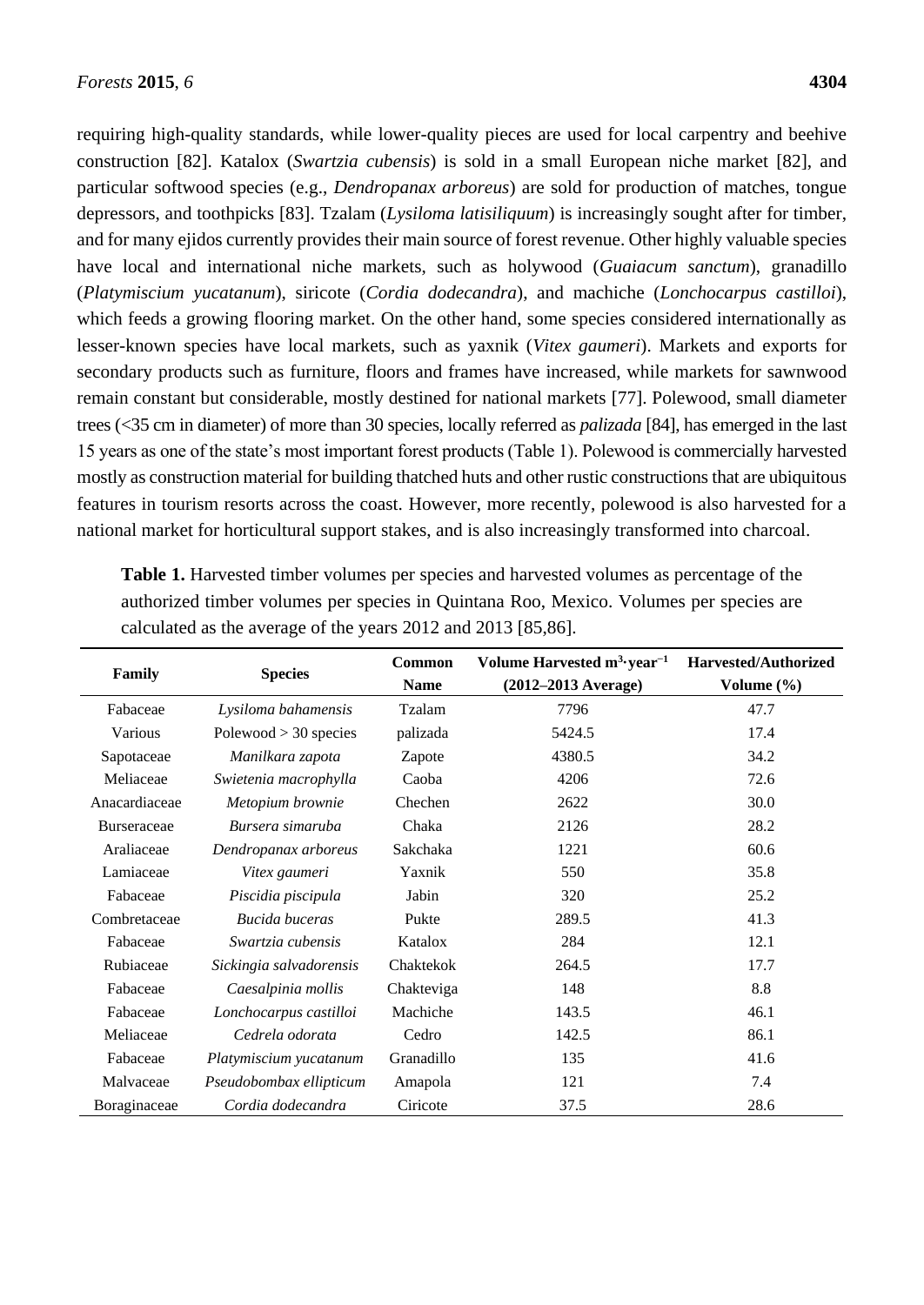| Family        | <b>Species</b>             | <b>Common</b><br><b>Name</b> | Volume Harvested $m^3$ year <sup>-1</sup><br>$(2012 - 2013$ Average) | <b>Harvested/Authorized</b><br>Volume (%) |
|---------------|----------------------------|------------------------------|----------------------------------------------------------------------|-------------------------------------------|
|               |                            |                              |                                                                      |                                           |
| Apocynaceae   | Aspidosperma cruentum      | Bayo                         | 20.5                                                                 | 17.1                                      |
| Moraceae      | <i>Brosimum alicastrum</i> | Ramon                        | 19.5                                                                 | 9.3                                       |
| Simaroubaceae | Simarouba amara            | Pasak                        | 5.5                                                                  | 0.7                                       |
|               | Total                      |                              | 30,257                                                               | 31.0                                      |

**Table 1.** *Cont.*

Quintana Roo's place in tropical timber production in Mexico, and the available and constant demand in local, national and international markets has made CFM an important economic activity for many rural communities in Quintana Roo. The economic viability and locally-centered benefits obtained from CFM are crucial to its establishment and persistence as a production activity observed in many forest communities.

# **3. Constraints and Shocks Affecting CFM**

Despite the historical, institutional and socioeconomic factors that favored the establishment and consolidation of CFM in Quintana Roo, forest communities have faced diverse constraints and shocks. These include political and institutional reforms affecting CFM support, land tenure and forest governance; socioeconomic constraints such as dependence on limited buyers, markets and investment; and environmental shocks from hurricanes and fires affecting the forest resource base.

## *3.1. Policy and Institutional Constraints*

In the 1990s, the constitutional and legal foundation that provided the unprecedented protection and support for common property ownership and forest management underwent major reforms as the Mexican government sought to decrease government involvement in the rural sector and increase private sector/market-based reforms. The policy changes that most directly affected CFM were trade agreements, dismantling of government support for CFM, and the spawning of the 1992 Forest Law. The most direct impacts of the government's neoliberal turn on CFM was the flood of cheap timber from the US, Brazil and other countries [77,87], facilitated by the 1986 General Agreements on Tariffs and Trade, which in turn resulted in the reduction of government support for CFM, and helped nudge forest management and production back into the hands of industry [69–71,88]. Reduced support of CFM was codified in the 1992 Forest Law, which focused more on developing plantation forestry, eliminated government-supported technical assistance (relegating these services to second-tier forestry organizations and consultants), and, notably, did not distinguish or support community forestry in any way [69,70]. Not only was federal funding stripped for CFM, but in a perverse twist, a government subsidy program to promote land under agricultural production (PROCAMPO) was launched in 1993, which effectively promoted deforestation in the region by incentivizing clearing of forest for agriculture [89,90].

The 1992 reforms to Article 27 allowing for privatization within ejido lands, had and continues to have, the potential for sweeping transformation of Mexico's rural sector, within forested ejidos and beyond. The reforms and resulting new Agrarian Law had two key impacts for forested ejidos in Quintana Roo, potentially constraining CFM's original promise of both environmentally and socially sustainable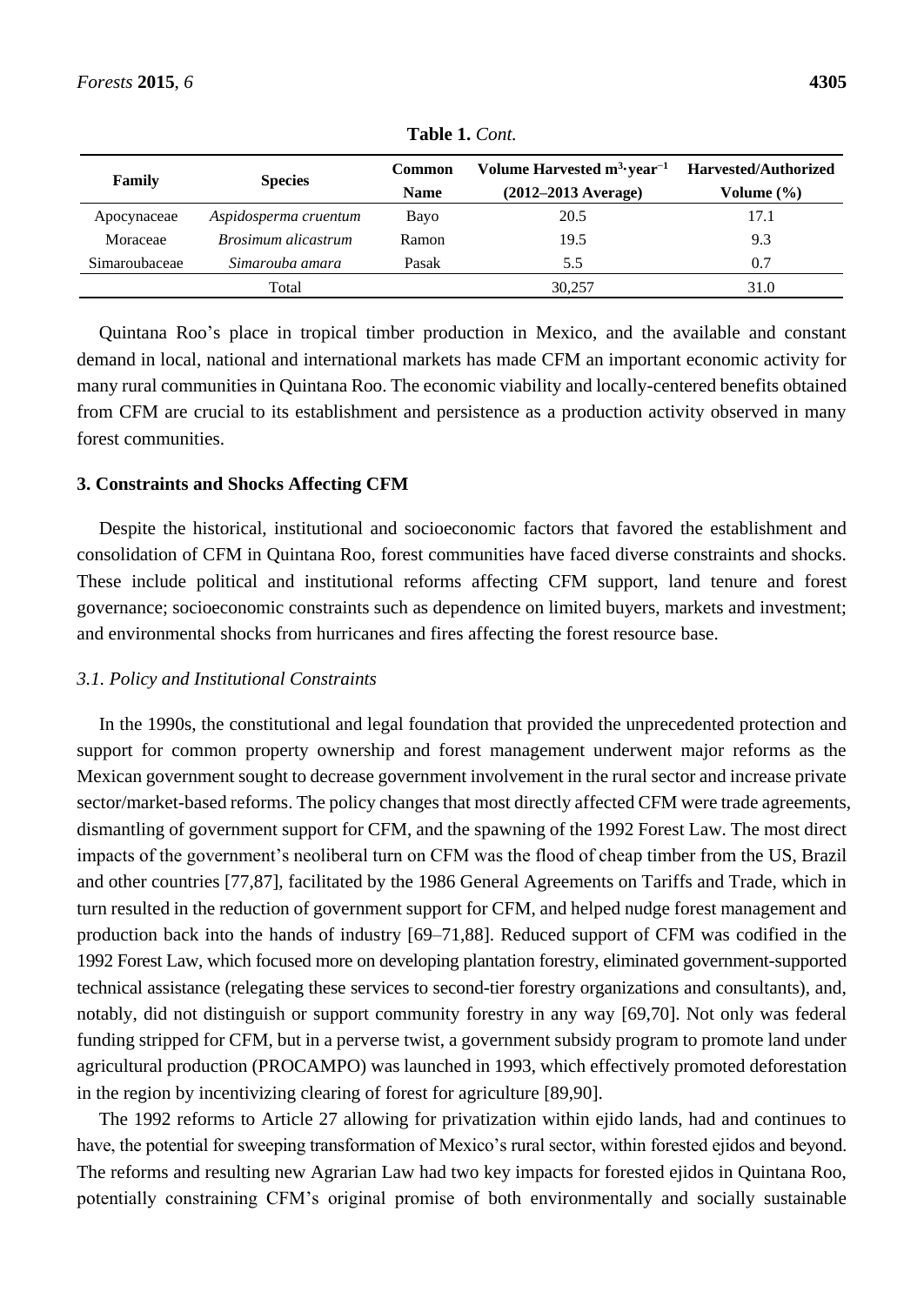development. First, it promoted informal parcelization of forestlands—a process by which the ejido internally divides and distributes ejido lands without undergoing legal titling of individual properties [36,91,92]. While this process may have been occurring in ejidos of Quintana Roo before the 1992 reform, the new agrarian law, in some cases legitimized, and stimulated this informal parcelization.

Research has demonstrated how ejidos have selectively adopted some aspects of privatization, without undergoing the formal process of certifying and titling ejido lands [36,91,93–95]. This research notes how ejidos internally and informally divided common forest areas, including permanent forest reserves established during the PPF, and converted them to individual landholdings. This had a range of results; in some cases, ejidos lost timber authorization and subsequently forest parcels were converted to agriculture. In others, ejidos continued forest management as individual enterprises with few benefits of economies of scale outside the legal framework established by the Secretariat of Environment and Natural Resources (SEMARNAT). Finally, recent research among eight ejidos in the region demonstrated that informally privatized ejidos had higher deforestation rates, while commonly-held ejidos were more effective at forest conservation, especially in cases where forests provided economic benefits to ejidos via timber management [92].

The second broad impact of the reforms on CFM was the sanctioning of joint ventures between groups of ejidatarios and external actors (Article 75 of the new Agrarian Law), which facilitated the proliferation of CFM sub-groups or work groups within forestry ejidos [71]. Prior to the 1992 reforms, governance and organization of CFEs generally mirrored the broader structure of ejido governance in which the elected ejidal commission administered communal forest enterprises, with equal distribution of forest revenues to ejido members, and in many cases a portion of the profits were destined for re-investment or community infrastructure or emergencies. Article 75 allowed ejidatario producer subgroups to operate as independent commercial entities separate from the elected ejidal commission [70]. In the economically important forestry ejidos of Petcacab and X-Hazil, this division of the ejido community forest enterprise has led to multiple (10 or more) work groups [69–71,96].

Wilshusen [97] demonstrates how the formation of work groups in Quintana Roo has the potential to undermine social capital within ejidos and result in unequal distribution of CFM benefits. For example, elite work groups may flourish and obtain greater rewards from forest management due to better networking, access and management of financial capital, and influence in the community. Further, a highly fragmented CFE within ejidos may not benefit from the economies of scale or collective power for obtaining finance or negotiating with buyers [70,71]. Further studies to assess the impacts of workgroups on CFM in Quintana Roo are sorely needed.

Additional changes to ejido governance instigated by the new Agrarian Law include the sanctioning of the acquisition of ejido rights by people from outside the communities. Notably, this has resulted in an increased number of outsiders purchasing ejido membership rights in particularly profitable forestry ejidos such as Noh Bec and Petcacab. In some cases, this has brought additional investment and technical skills to ejidos, while at the same time, has generated conflict and governance challenges. The market for ejido land rights has also spurred the use of ejido membership rights as loan collaterals, which has resulted in the accumulation of ejido membership rights by local elites (e.g., local lenders, shop owners and timber buyers). In addition, as a result of the new Agrarian Law, there is an increasing number of non-ejido members allowed to vote in general assemblies [98]. This has important ramifications for ejido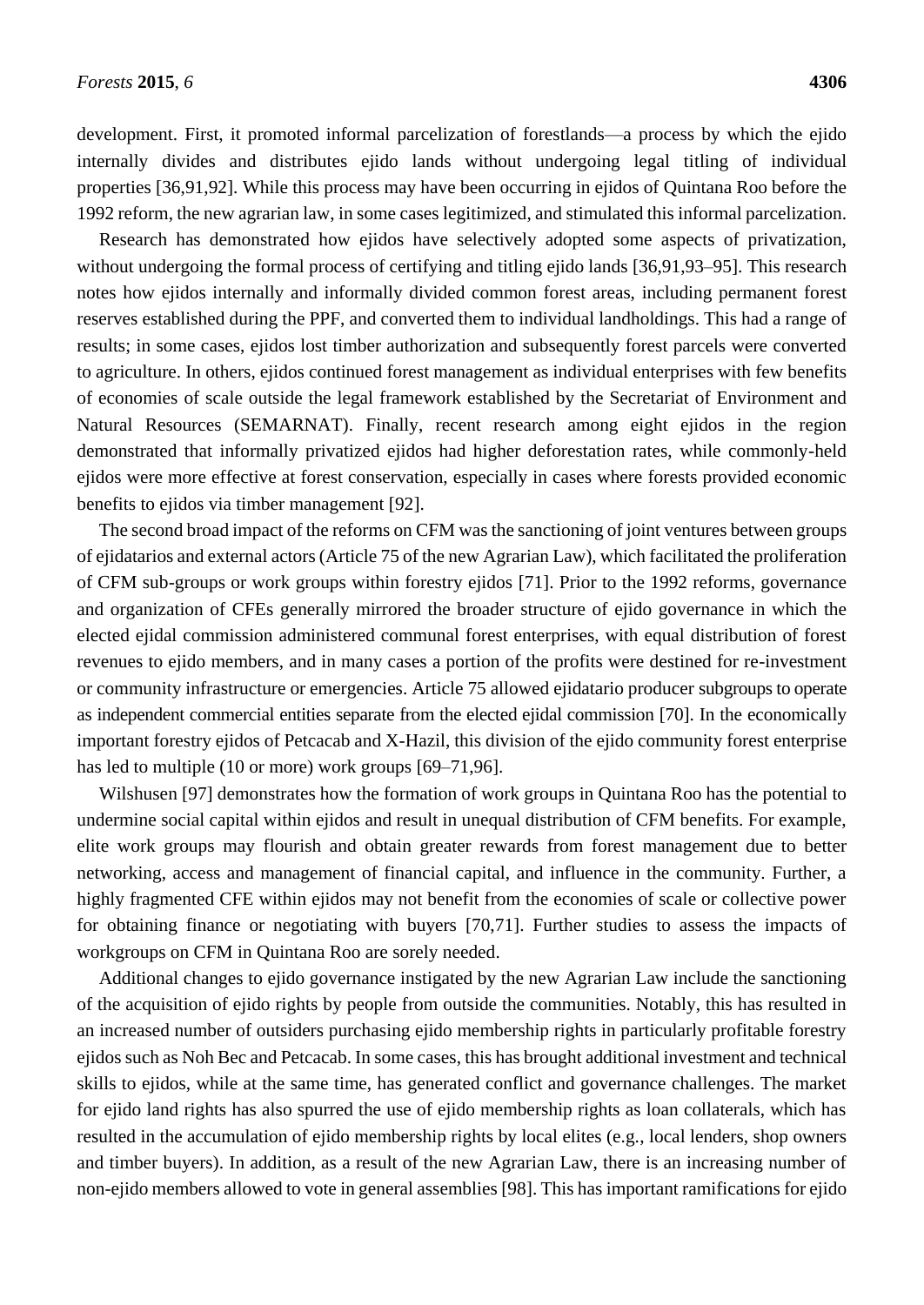governance and decision-making as ejido demographics change, shifting from an aging population, to a younger population, increasingly from outside the region.

#### *3.2. Socioeconomic Constraints*

Trade agreements since the mid-1980s, such as GATT in 1986 and NAFTA (North American Free Trade Agreement) in 1994, have had considerable impacts on Mexico's forest sector. Since NAFTA, import and export tariffs were completely eliminated for roundwood, sawnwood and other wood products, resulting in increasing imports particularly for secondary processed wood products. Chapela [99] describes how the trade deficit has caused a loss of competitiveness for CFEs creating difficulties to access international markets as well as maintain their place in national markets. Mexican trade deficit of sawnwood derived from tropical timber is shown in Figure 3.



**Figure 3.** Mexican annual imports and exports of sawnwood from non-coniferous tropical species [87].

Communities with timber management in Quintana Roo have had to endure a suite of production, marketing, and economic constraints affecting the development of effective CFEs with improved value-added production and marketing capabilities. The degree of timber production, value-added timber processing, and marketing capabilities varies greatly among ejidos in Quintana Roo. All ejido communities have land rights and the final say in forest management; however, involvement of private actors and companies in management and commercialization is increasingly present, and the degree of involvement varies as well. In many cases, local companies and individuals conduct logging operations, operate sawmills, and commercialize forest products; in others, ejidos possess an integrated vertical structure, participating in all the aspects of forest management from planning and harvesting to commercialization of processed products [82]. Still, in Quintana Roo the majority of timber produced in ejidos is bought as roundwood by a handful of buyers, which largely dictate the timber demand with regards to species and volumes. Presently, only around 25% of communities who manage forests for timber are directly involved with harvesting while the rest outsource these services to local buyers [77]. For many communities, dependence of outside local private companies for timber purchases, harvesting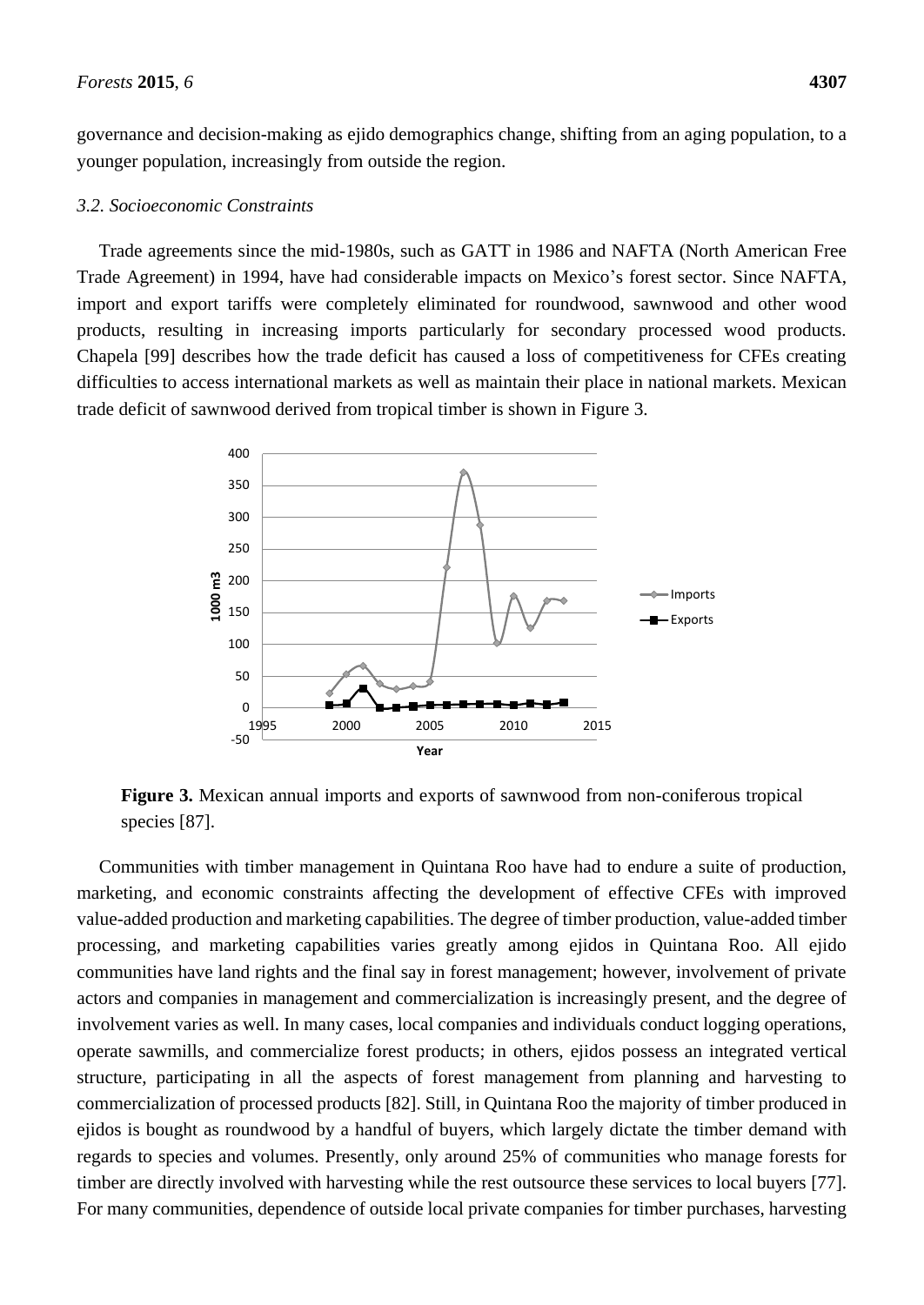activities and transportation greatly diminishes economic benefits and their ability to invest in value-added production such as milling. Additional unfavorable CFE conditions include high import rates of tropical timber [77,87], almost a complete lack of investment from the public and private sector, and for Type IV forest communities, sawmills and machinery that are increasingly obsolete and in poor condition [77]. This dearth in investment in CFEs may also result in the limited number of timber buyers in the region, limited mostly to wealthy sawmill owners with better capabilities such as drying kilns and wood quality control. In Quintana Roo, the private enterprise Productos Forestales del Sureste y Centro America S.A. de C.V. with more advanced milling, value-added capacity, and chain of custody certification, is clearly an influential, yet often overlooked, actor in timber products commercialization and CFM in the region. Almost 60% of the timber produced in the state is directly sold to wholesale intermediaries with large sawmills, such as the one described above [77].

Volumes extracted from Quintana Roo ejidos engaged in timber management typically ranges between 15% and 30% of the authorized harvest volume pre-approved by SEMARNAT, showing potential for more production and suggesting limited market demand [67]. While the market is increasingly embracing a higher diversity of timber species, demand is still narrowly concentrated on only a few. For example, *ca*. 73% of the authorized volume of mahogany is harvested, contrasting with pasak (*Simarouba amara*) where less than 1% of its authorized volume is harvested (Table 1).

In rural Mexico, access to formal credit through banks and credit unions is limited. Credit is particularly restricted for the forestry sector [77], which accounts for only 0.88% of the primary-sector credit and is mainly represented by loans for commercial forest plantations [100]. In this context, individuals rely mostly on informal credit through moneylending, tandas (rotational credit associations), and pawning [101]. In other cases, advances or loans to conduct harvesting are provided directly by the timber buyer, ensuring their supply of timber for local, national and international markets [67]. The entrepreneurial structure of forest management, (e.g., communal enterprise, working groups, or individual entrepreneurs) also influences access to particular subsidies, credits, or grants.

In addition, local socioeconomic constraints faced by CFEs are related to lack of skills and training in business management, marketing and value-added production. Knowledge of and access to a more diverse suite of buyers for different wood products is needed. Basic capabilities in accounting and record keeping are lacking for many ejidos, which often leads to monetary losses, corruption and mismanagement of forestry loans and profits. Moreover, wood products, typically sawnwood, produced in community sawmills require certain characteristics depending on the client and end product. Lack of local capabilities in wood classification, advanced processing (for example, drying, edging and planning), and supplying proper lumber dimensions are additional marketing and economic constraints to the development and success of CFM.

## *3.3. Biophysical Shocks*

Forest ecosystems of the Yucatan Peninsula are often subjected to major biophysical shocks due to frequent impacts from hurricanes and fires. Average return frequency of hurricanes making landfall in Quintana Roo in the last century has been every four years. From 2005 to 2010, 12 hurricanes crossed the Yucatán Peninsula, the majority entering on the eastern coast of the state [56,102], with Emily and Wilma in 2005 and Dean in 2007 causing severe damage to forest vegetation [51,56]. More than 50% of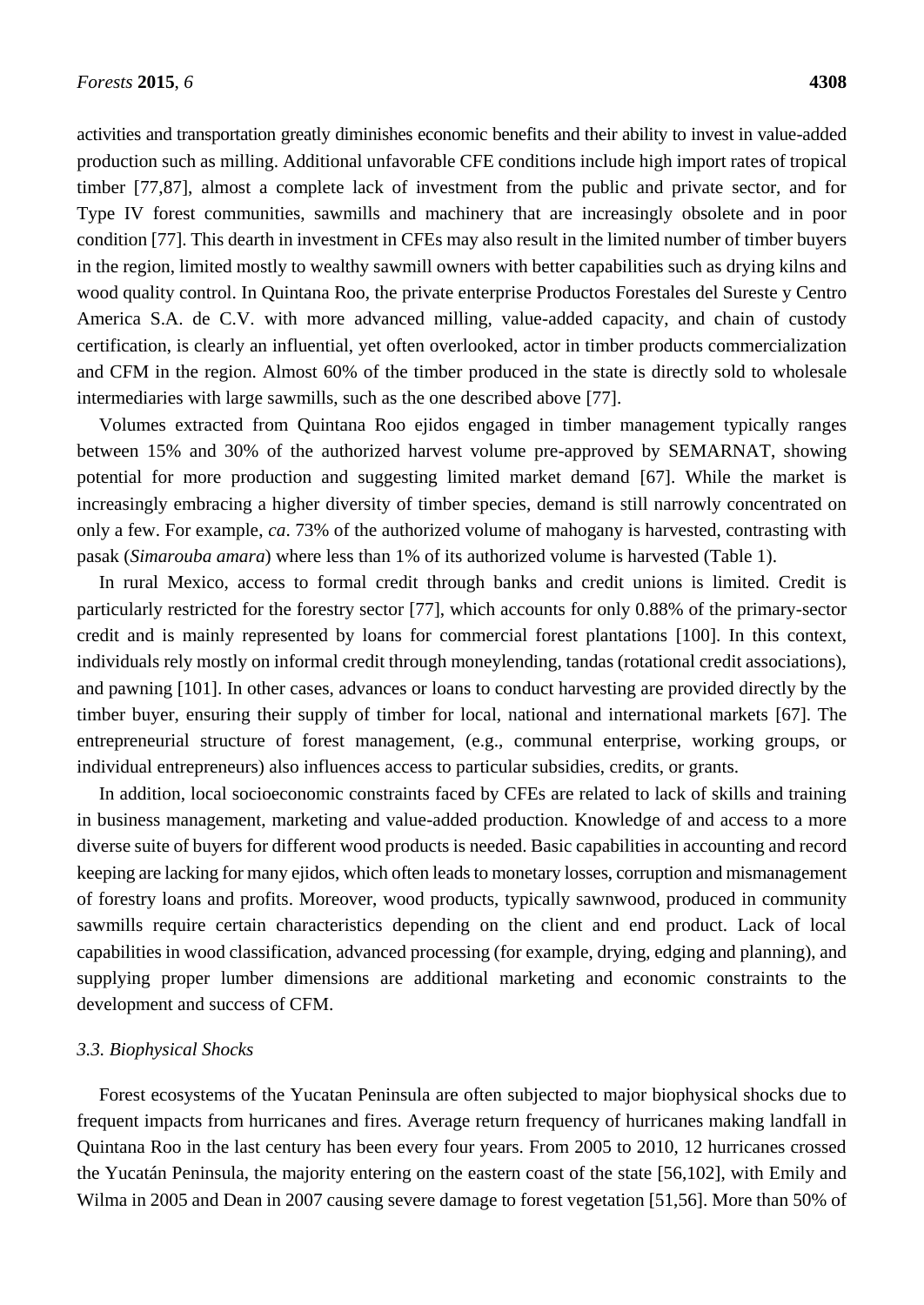the stems in a post-hurricane site can present significant damage from uprooting or snapping and can result in close to 100% defoliation [51,56–58]. Hurricane impacts may be greater in forests managed for timber, since harvesting creates openings (*i.e.*, logging gaps, skid trails, logging roads, log landings) that make forests more susceptible to wind damage [46].

Hurricane Dean in 2007 took a heavy toll on forest communities in central Quintana Roo, drastically altering timber production and forest management plans and activities*.* Major timber-producing ejidos, such as Noh-Bec and Petcacab, were severely impacted by Dean as were other Mayan ejidos such as Santa Maria Poniente Laguna Kanab and Naranjal Poniente. While official statistics capture one set of harvest dynamics (Figure 2), localized data from the three most important mahogany producer communities (Noh Bec, Petcacab and Tres Garant as) provide alternative insights (Figure 4). In Noh Bec and Petcacab, Dean's impact was followed by an unprecedented spike in mahogany salvage harvests followed by a significant decrease in harvests. On the other hand, in Tres Garant as, a community not impacted by hurricane Dean, mahogany harvests remained stable over time. Furthermore after hurricane Dean in 2007, tzalam, and chicozapote surpassed mahogany as the most harvested timber species in the state (Table 1). The emergence of chicozapote, the most culturally and historically important NTFP species in the region, as a major timber species represents a significant change in forest management that requires further examination.



**Figure 4.** Annual precious timber harvests relative to 1984 volumes for the three communities with the largest timber production in Quintana Roo, Mexico (1984 to 2013). Precious timber includes big-leaf mahogany *Swietenia macrophylla* and Spanish cedar *Cedrela odorata* [85,86,103–105].

Hurricanes also exacerbate forest fire incidence, and fire stands out among the principal drivers of forest cover loss in the Yucatan Peninsula [102]. Downed plant material created by hurricanes dry quickly in enlarged gaps, making these forests more susceptible to fires during the dry season [43,46], fertility could decrease, reducing forest recovery [51]. CONAFOR [106] reports that in 2009, Quintana Roo was the second-ranked state with the most surface area affected by fires, totaling 42,350 ha.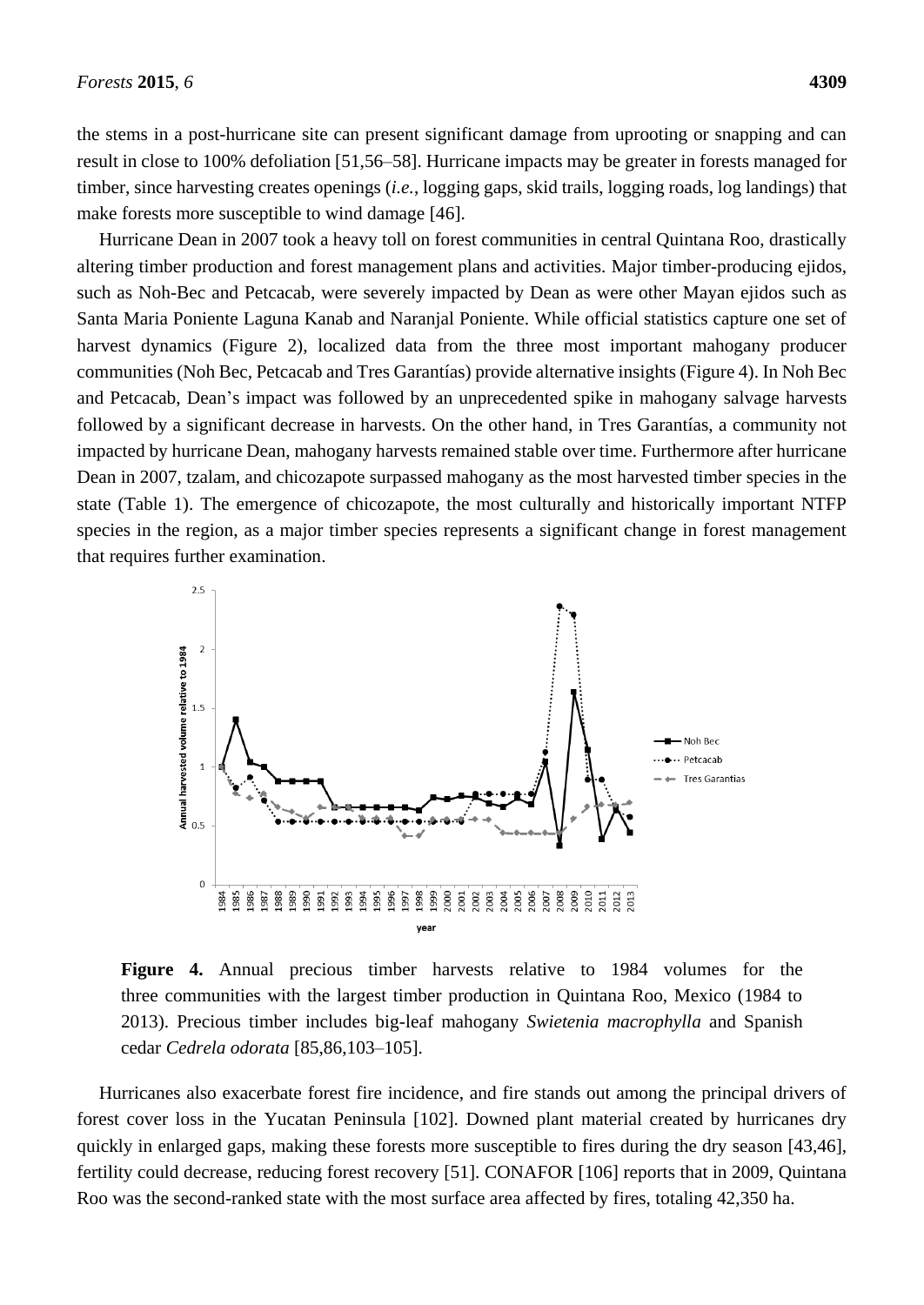Hurricanes seem to also precipitate regulatory action. Previously-approved management plans have been cancelled by the Secretariat of SEMARNATin ejidos where forest management areas have been impacted by hurricanes, because the inventories and calculated volumes were assumed to have been altered and were therefore invalid. After Dean, many of the affected timber-managing ejidos had to submit new and special management plans to SEMARNAT to salvage logs and clean up dead and fallen wood. In turn, this led to the loss of FSC (Forest Stewardship Council) certification in some cases, since accrediting bodies did not accept these special temporary management plans [107]. Indeed, the overall ecological and socioeconomic disturbance from Hurricane Dean interrupted certification renewal of various ejidos, reducing the number certified within the state [107]. In sum, the added post-hurricane bureaucracy and lengthy time involved to resubmit management plans resulted in a significant loss of valuable timber and increased risk of fire from accumulated debris and rotting logs that remained in the forest [67].

#### **4. Adaptation of CFM in Quintana Roo**

Even though community-based forestry in Quintana Roo has faced a variety of both institutional and socioeconomic constraints, it has also proven to endure, adapt and survive. Literally and figuratively, it has been able to ride out the storms of biophysical shocks as well as major policy shifts and changing forest economies and markets. The way CFM has responded has been explained as resembling an adaptive management approach [23,29,31], although, in Quintana Roo this has not been a conscious or deliberate process by the different actors involved [23]. Still, forest communities and institutions are described as undergoing a learning process, which combines both local and external knowledge to respond and adapt to changing environments[23,29,31]. In this section we examine how forestry institutions and communities have responded and adapted to these challenging political, socioeconomic and environmental events.

## *4.1. Role of Policy and Institutions in Adaptation*

Institutional arrangements, products of years of policy reforms and forest-based development initiatives, helped shape a socioeconomic landscape apt for the continuity of community forest management. These arrangements have also broadened the focus of CFEs from timber extraction to include forest product diversification, payments for environmental services (PES), and eco-tourism as part of integrated rural development strategies. As a response to the 1992 Forest Law which eliminated government support for forest technicians, increasingly common in the region has been the rise of individuals providing technical forestry support to ejidos (*i.e.*, 38 freelance consultants and eight firms) who are now registered in Quintana Roo [108], and may or may not be affiliated with second-tier organizations. These private technical consultants support themselves largely through government programs that are channeled through ejidos for this purpose, by volume-based commissions per ejido, and through obtaining external funding to carry out community projects akin to fundraising strategies adopted by NGOs. Forest technicians in Quintana Roo play a crucial role in the administrative processes and technical requirements for forest management by ejidos, and ejidos are highly dependent on their services as intermediaries between government regulatory and funding institutions (SEMARNAT and CONAFOR). Other than forest management and production, government programs include funding for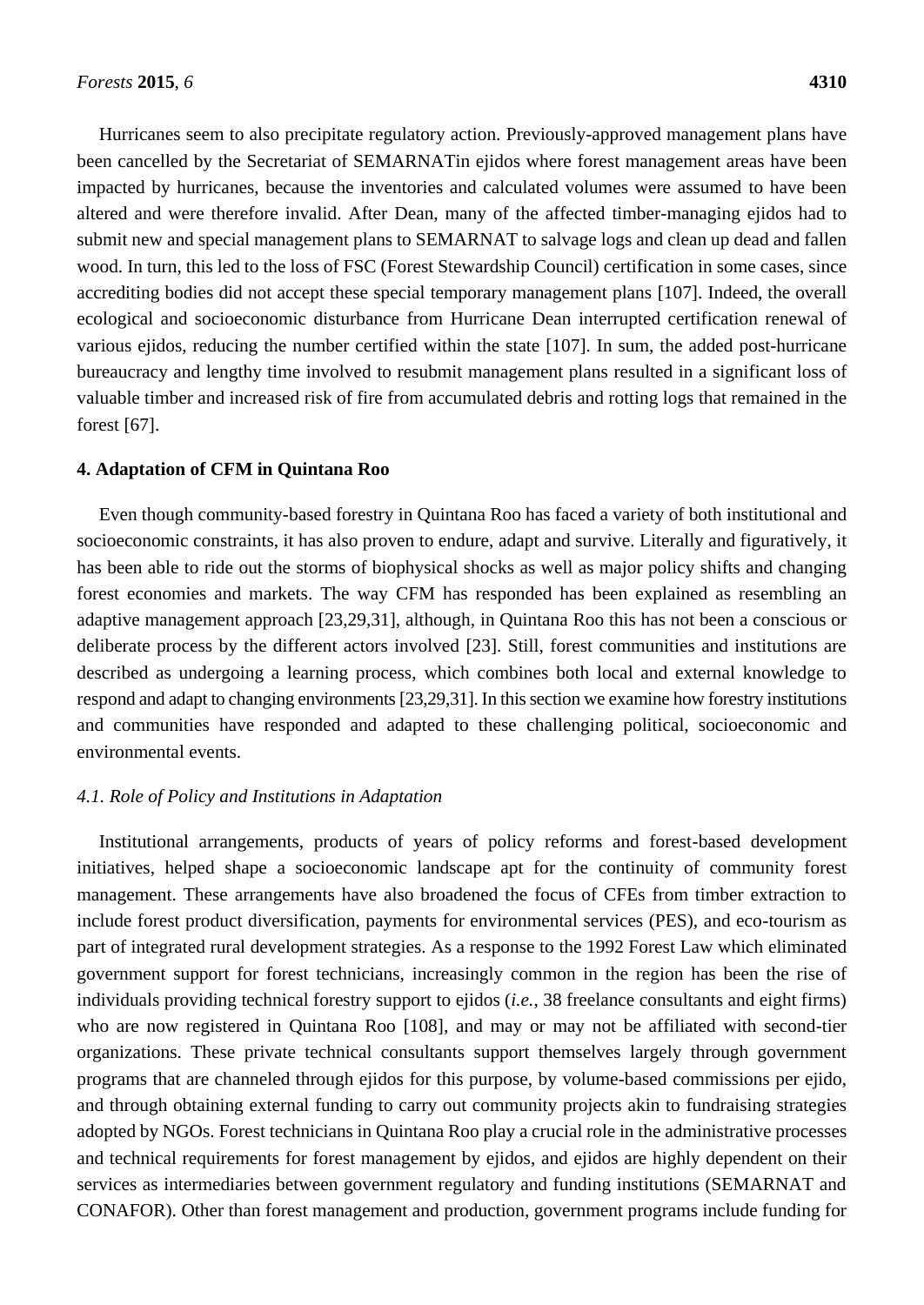PES, ecotourism development, or land use zoning and planning in ejidos. In many cases, communities participate in different government programs due to the liaison between independent technical consultants or forestry technicians working with second-tier organizations. Furthermore, second-tier organizations, such as OEPFZM and SPFEQRO, have allied ejidos and provided technical support personnel who fundamentally facilitated community access to government forestry programs and compliance with the many and complicated forest-management legal requirements.

Reforms of the 1992 Agrarian Law also brought about major changes to CFM that resulted in adaptive responses by forestry communities and institutions. As described above, Article 27 brought threats of privatization and deforestation within ejidos to the region. However, in some cases, ejidos engaged in CFM saw privatization, albeit informal, as a way to resolve internal conflicts and management problems, including illegal timber harvests [36,91,92]. While many speculated that the 1992 reforms would lead to widespread privatization, less than 10% of ejidos nationwide have opted for formal privatization [109]. In Quintana Roo, the vast majority of ejidos (98%) chose only to certify common-use lands via the federal government's Program of Certification of Ejido Rights and Titling of Urban Property (PROCEDE), whereby individual ejiditarios receive certificates to their share of land in agricultural and urban areas. The major ejidos with CFM maintained forest areas as common property regimes and converted only agricultural lands to quasi-private land holdings. The low privatization rate is, in part, due to an important clause in the reforms that prohibited the division and alienation of commonly held forest lands (Agrarian Reform, Article 59), although it is important to note that low adoption of individual titling may be also attributed to fear of the high bureaucratic costs entailed and increased taxes, among other concerns [36]. While the relationship between tenure regimes and forest management outcomes is yet to be definitively analyzed (see, for example, Casse and Milhøj [110]), there is general consensus that Mexico's communal land grant system has been an important facilitator and institutional bedrock of CFM in Mexico. Therefore, further inquiry into the impacts of forest tenure and forest cover in Mexico following the reforms is needed.

Moreover, through Article 75 of the reformed Agrarian Law in 1992, the forest governance structure of ejidos became modified when some ejidos in Quintana Roo opted to create working groups, which fractioned the community into even smaller groups of ejido members harvesting timber [111,112]. In these cases, an ejido's General Assembly (GA) allots a specific amount of SEMARNAT authorized timber volume according to number of ejido members within a working group [107]. Each group contains their own elected positions, rents or owns machinery, and are granted specific plots in the annual cutting areas through a lottery system overseen by the GA. Additionally, each group is responsible for finding timber buyers while all of their timber volume sold must be registered through the Ejidal Secretary. This occurs in at least 10 ejidos in the state. While the formation of workgroups has been described above as having a negative impact on CFM, in some of the ejidos in Quintana Roo, particularly with a small number of workgroups, they have been a successful adaptation to date. One ejido that differs in their forest governance structure is the ejido of Noh Bec. They have a separate forestry office that includes community forest technicians responsible for forest inventories, environmental impact monitoring, overseeing logging practices in the field, as well as procuring buyers [107]. This separation of logging supervision ensures local capacity-building of forest technicians from the ejido, improves buyer relations by demonstrating their community forestry enterprises' stability in maintaining long-term personnel who continually interact with buyers and know their preferences, and while also ensuring a balance and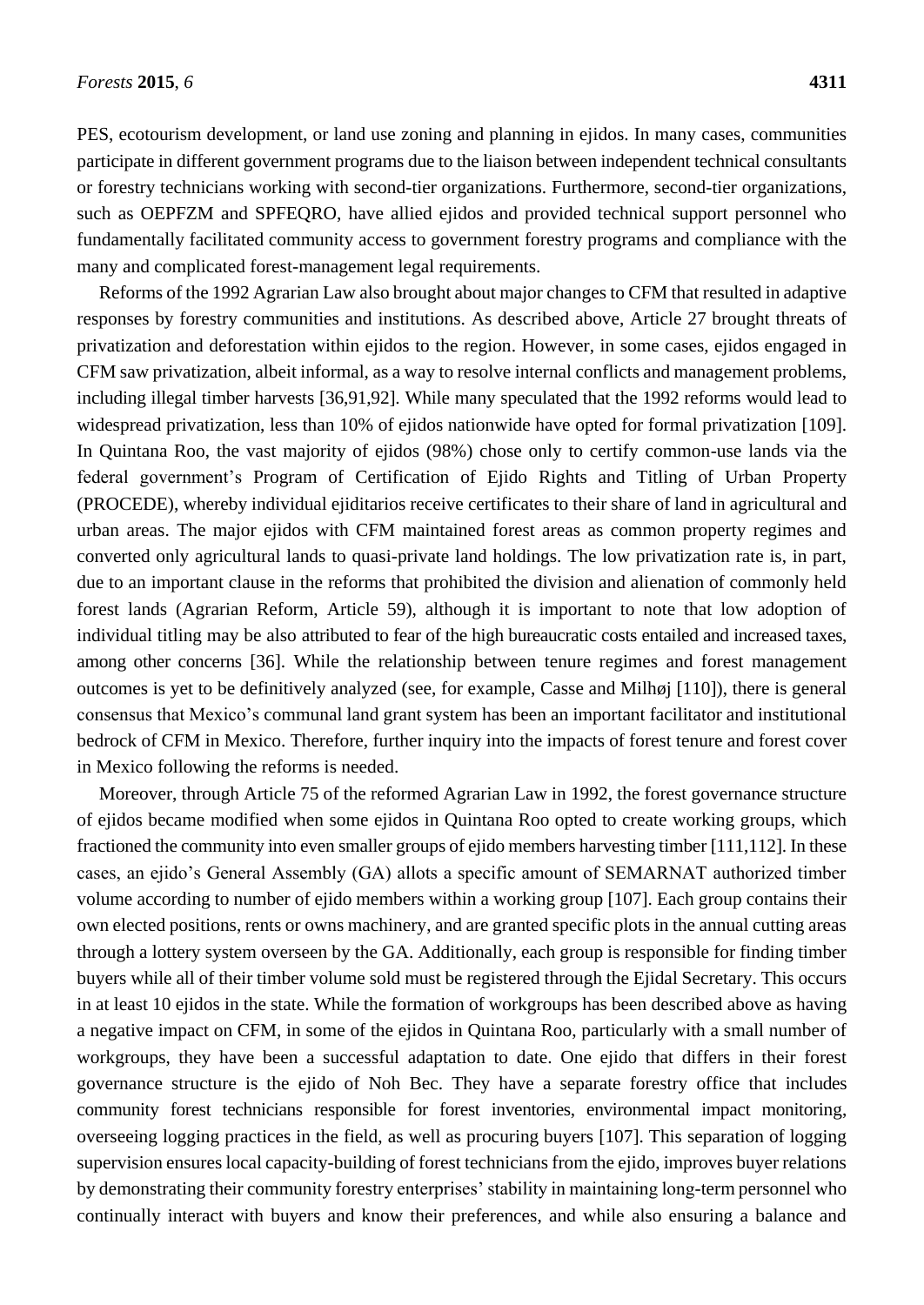In addition, agricultural development policies, such as PROCAMPO in 1993 and PROGAN (Program for Cattle Production Development) in 2007, have also threatened deforestation and CFM in in the region [89,90]. Research has shown that the impacts on deforestation as a result of PROCAMPO (or PROGAN) vary. For example in neighboring Campeche, specifically the Calakmul region, ejidos were deforesting in response to these subsidies for agricultural production [90,113], however, in regions where ejidos with CFM are prevalent, such as the municipality of Felipe Carrillo Puerto in Quintana Roo, these programs appear to have no relationship on deforestation, which has a low rate to begin with [113]. Due to strict land use zoning and regulations in forestry ejidos, they maintain PFAs with mature forest and permit production activities only in agricultural zones via fallow rotations every 5 to 12 years [19,20].

Even though neoliberal policies in the early 1990s were stifling to CFM and CFEs in Quintana Roo, key policy and institutional changes since 1997 have helped facilitate adaptation by forestry beneficiaries and have also transformed CFM in the region. These shifts responded to environmental concerns particularly of deforestation, and once again recognized that CFM was key to forest conservation and sustainable rural development. The 1992 Forestry Law was renewed in 1997 and later reformulated in 2003, providing more support to CFM. For example, the 1997 Forest Law provided measures to regulate management of natural forest, bring avenues to support community forestry, and promote new incentives for plantations, creating three new programs for these purposes, PRODEFOR (Forestry Development Program), PROCYMAF (Community Forestry Development Program), and PRODEPLAN (Forestry Plantation Development Program), respectively [70]. The 2003 Forest Law created the National Forest Commission (CONAFOR), and included a 10-fold budget increase in the PROCYMAF program directed particularly to community forestry in several states, including Quintana Roo, the major recipient of these funds [69]. More recent programs that have continued supporting community forestry development include ProArbol in 2007 and later PRONAFOR in 2013.

In sum, various government programs provide incentives to individuals, communities, or organizations that may cover a range of activities: agricultural and animal husbandry improvements, agroforestry, fire prevention practices, payments for ecosystem services, payment to technical consultants for local capacity-building and management planning, or infrastructural investments. For example, as of 2011, ejido members who were trained and certified through CONAFOR's nationally funded "Community Technicians Course" are allowed to legally provide technical forestry assistance within ejidos and to directly access CONAFOR funds to do so. This is a new attempt by a national government institution to strengthen local community participation and benefits from forest management. To different extents, most forest communities do capitalize from government programs in Quintana Roo and have become quite adept at tapping into these resources. Some ejidos like Noh-Bec have received large national and international grants.

## *4.2. Socioeconomic Factors and Adaptation*

Forest communities in Quintana Roo have adapted to socioeconomic constraints through a variety of strategies. Despite the economic hardship and unfavorable timber prices in the 1990s, ejidos such as Noh-Bec and Laguna Kanáwillingly reduced logging volumes by more than 30% to sustain production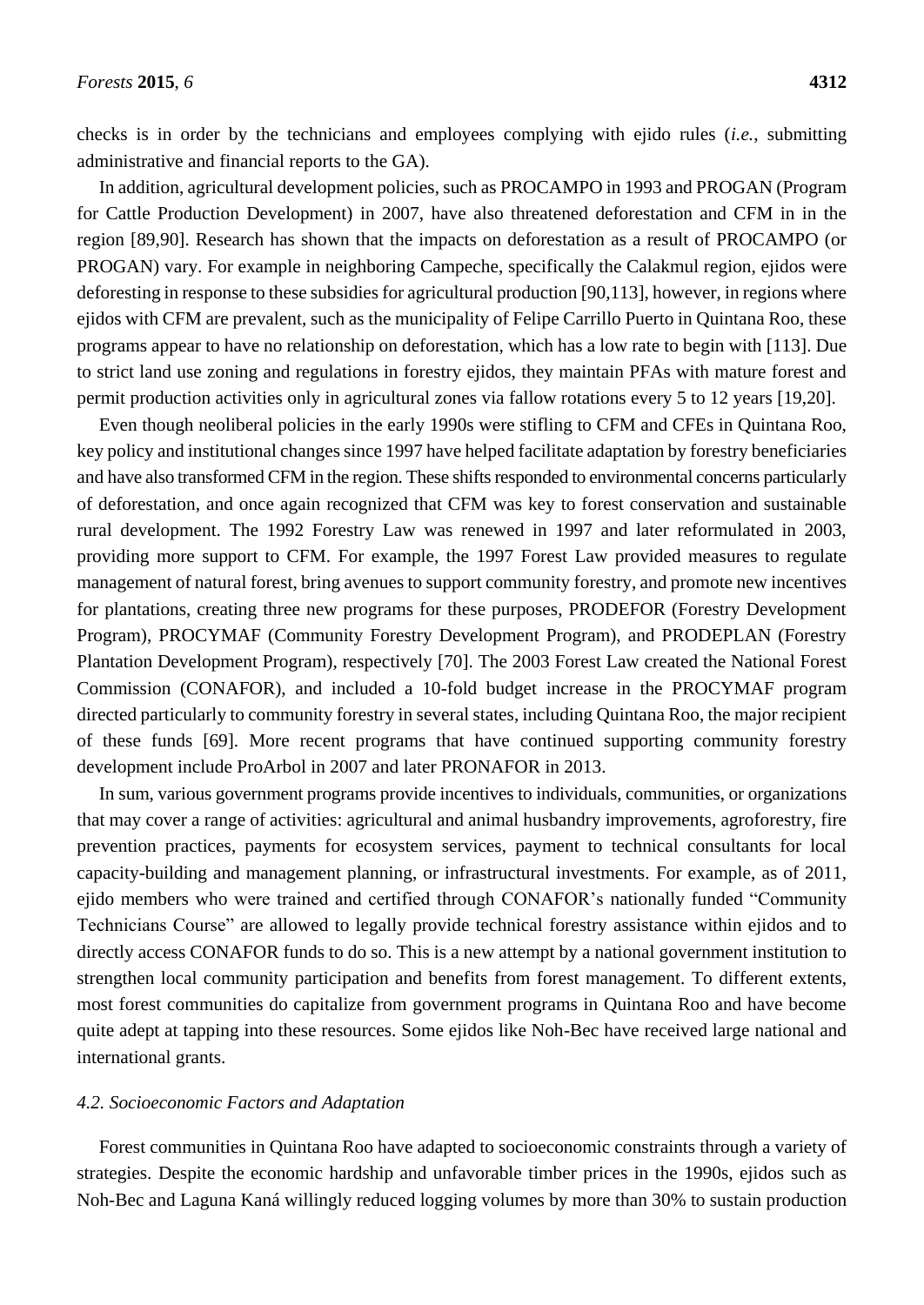over the long term [69]. Others have paid higher prices for technical services—all with a genuine desire to progress in sustainable forest management [70]. In addition, mid to long-term effects of changing forest economies have been the pursuit of value-added and diversified production by CFEs [99]. CFEs in Quintana Roo have been able to bank on Mexico's strengths in the forest products market, specifically supplying niche markets for high-value tropical hardwood products, and some once again acquiring FSC certification.

Diverse efforts have been made to upgrade the market position of local producers. One example is a timber-marketing fund established with federal monies to secure higher prices and to find national and international outlets for lesser-known timber species [97]. The Consorcio Chiclero is an initiative that resulted from the merging of the chicle-tapper cooperative movement with the Plan Piloto Chiclero, a product (or outcome) of the Forestry Pilot Plan [114]. Nonetheless, the production and economic benefits of chicle and other NTFPs are currently minimal in Quintana Roo. Forest management certification was another marketing initiative of the early 1990s in which 11 communities began the FSC certification process but only eight actually obtained it [82]. While ejidos in Quintana Roo and Oaxaca, Mexico were the first communally managed forests to be certified, only ejidos that were also able to obtain chain of custody certification and to export timber received premiums for certified timber, therefore making certification economically viable [82].

While forest certification can be seen as a market mechanism to improve forest management, its long-term viability can also be affected by institutional policies. Certification implementation was also heavily supported by the state government of Quintana Roo from 1999 to 2011, as demonstrated in the state's forestry sector development plans for the two five-year periods. Afterwards, institutional support at the state level lulled for timber certification but at a national level Mexico saw a renewed interest in forest certification through its relevance to future carbon credit and REDD (Reducing Emissions from Deforestation and Degradation) inititiaves. In 2011 the United Nations Development Program (UNDP), Rainforest Alliance and CONAFOR partnered together to increase forest certification and timber production within ejidos in the peninsula as well as at a national-level and is still functioning. An important local alliance between five large forestry ejidos that was created out of this initiative is the Southeastern Ejido Alliance, which is now legally able to receive funds to support their forest management studies affecting 114,000 hectares of forest in Quintana Roo and benefitting over 1200 ejido members. Adding value to forest products has been an important strategy promoted by forest civil societies and NGOs and has included on-site milling with micro sawmills and wood-based handicrafts [115]. A current example of this is the Rainforest Alliance's TREES program focus on production improvement for small and medium scale community forest enterprises through certification and the use of portable sawmills in the Mayan Zone of Quintana Roo in 2015. Impacts of myriad marketing initiatives are diverse, and in many cases, it may be premature assess their success.

The provision of ecosystem services at the local level (soil enrichment, watershed protection and conservation of biodiversity) has ensued in their external valuation via PES (Payment for Environmental Services) [116]. Increasingly, since 2005, both timber-focused and non-timber ejidos have been setting aside additional forest land under PES programs sponsored by CONAFOR, both for hydrological and biodiversity purposes [117–119]. Some ejidos, such as Yoactun, currently receive more income from PES than from timber sales and many ejidos in the Municipality of Jose Maria Morelos have opted to designate their land to the PES program instead of logging due to its profitability [115,120].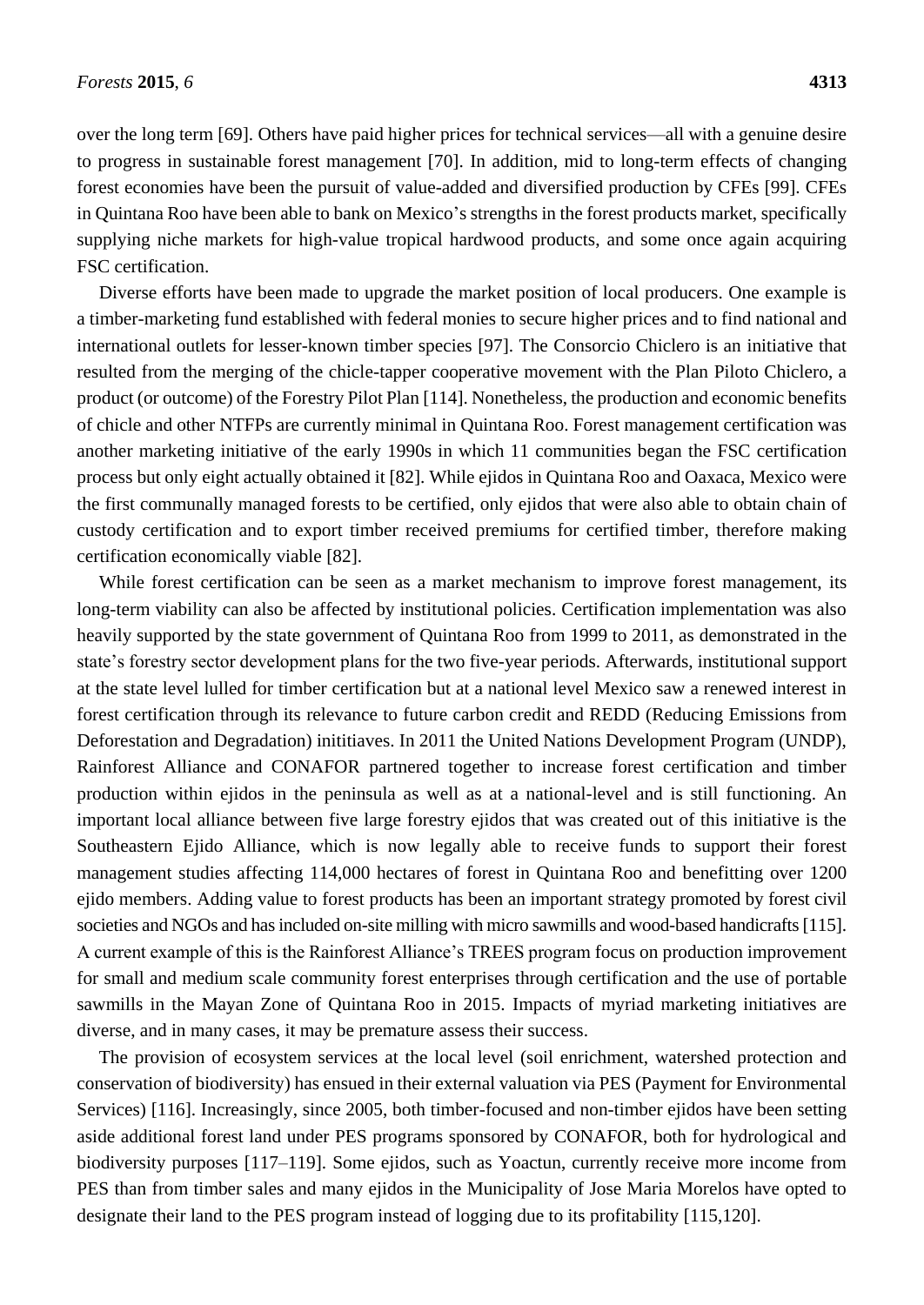Moreover, communities such as Naranjal Poniente have set aside voluntary conservation areas in addition to PFAs, an increasing trend observed in ejidos [116]. Others, such as Betania and Noh-Bec, are involved in multiple-use forest management with areas set aside for ecotourism and biodiversity conservation, in addition to forest for timber production. Increased interest in ejidos to use timber waste from logging for charcoal production is also being explored by individuals, and most recently in Noh Bec. Pole-sized trees also exemplify adaptation as product demand from this size class has shifted from railroad ties to construction materials. Known simply as polewood, this most recent commercial product is derived from more than 30 hardwood species and is used mainly for construction material demanded by the tourism industry [88]. In communities where timber and polewood volume rights are distributed among ejidatarios, if an emergency need arises, volume rights can be sold beforehand at reduced prices to local elites [121]. These adaptive strategies of multiple forest use, land-use zoning, and diversification of forest income sources show promise in the region as local community adaptations respond to national and global forest conservation initiatives.

#### *4.3. Responses to Biophysical Shocks*

Climate variability and biophysical shocks, such as drought, have been linked to major shifts in socio-cultural development in the Yucatan Peninsula [122–124]. Hurricane Dean, a category 5 storm that made landfall in Quintana Roo in 2007 damaging approximately  $22,000 \text{ km}^2$  of forests [125], provides an apt example to examine the response of forestry communities and institutions. Many communities that were dependent upon forest management for their livelihoods needed to devise short-term coping strategies for income generation as well as longer-term vision for community development. Secondly, hurricane damage generated significant uncertainty among local level institutions as well as state-level environmental and natural resource agencies (SEMARNAT) regarding the viability of pre-hurricane management plans.

In response to the immediate impact of downed logs, many communities organized brigades to remove forest debris and salvage timber, using the same institutional structures (e.g., work groups) to quickly mobilize human resources in the community [126]. In some cases, local communities implemented bans on burning for agricultural lands to reduce fire risk, again building on existing arrangements for rule-making and sanctioning for forest management [126]. At the state-level, key officials, building upon experience with Hurricane Wilma in the Yucatan, implemented a provisional regulatory framework to extract dead trees, called "simplified management plans" (NOM-152 SEMARNAT) [126]. These plans allowed ejidatarios to legally extract fallen trees and as a result, reduced forest fuel load and reduced fire risk. Simplified management plans were approved for short periods of about three months (eligible for renewal) while SEMARNAT faced the challenge of controlling the harvest of damaged timber and avoiding the illegal harvest of standing trees [126]. Despite local institutional arrangements and state-level innovation, some communities, especially those with weak local governance structures, took advantage of the situation to engage in predatory and haphazard logging of damaged forests [126] and state agencies lacked capacity to control illegal harvests and provide adequate guidance for salvage of fallen timber with minimal damage to remaining forest stands [127].

Hurricane Dean was a learning experience for communities and institutions involved in CFM in Quintana Roo. Forestry communities became more aware of the particular vulnerabilities of community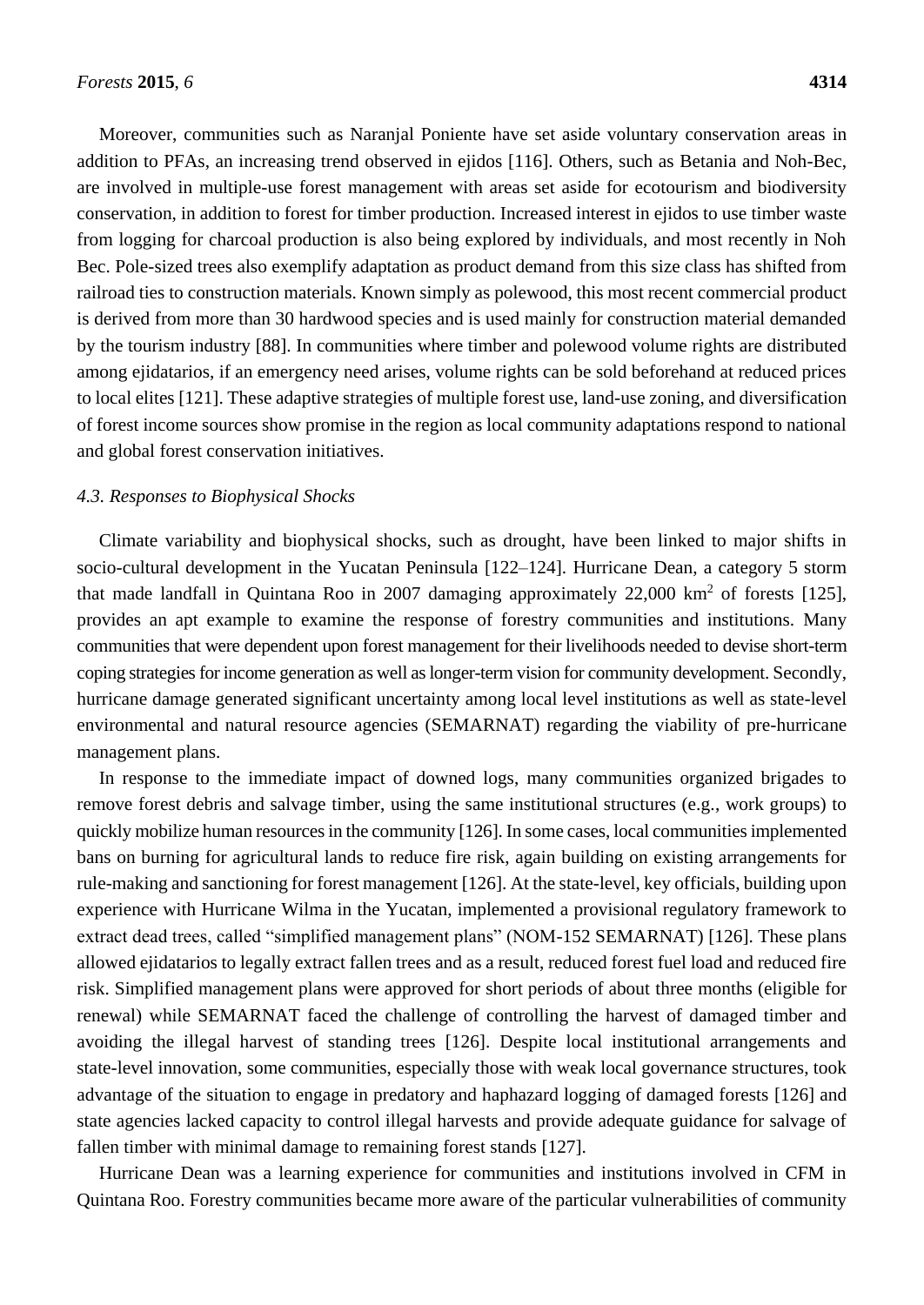forestry enterprises; in some cases, prompting communities to consider more diversified livelihood strategies, as well as longer-term adaptation strategies to increasing risk from climate variability, including alternative forest-based incomes, such as PES. In their study of forestry communities following Hurricane Dean, DiGiano and Racelis [126] identified institutional memory, the resource bank of previous experiences with adaptation and communal management of resources, as an important source of adaptive capacity and resilience to shocks among community forest enterprises. In addition, the hurricane prompted research into better silviculture practices to reduce severe weather event impacts. For example, the study by Navarro *et al.* [128] concluded that reducing the concentration and number of log landings could potentially reduce damage, and further recommended that management plans should include aspects on harvesting damaged trees as well as monitoring after severe weather events. Given that hurricane frequency and intensity is expected to increase with warming ocean temperatures [129], forestry communities and supporting state institutions must continue to design and deploy a range of adaptive strategies, ranging from forest management and institutional innovations, to increase resiliency to biophysical shocks.

#### **5. Future Challenges for CFM in Quintana Roo**

Forest communities and institutions in Quintana Roo have adapted and endured, yet perhaps not thrived due to the continually changing and often constricting policy, socioeconomic and biophysical environments. We highlight below several new challenges for CFM on the immediate horizon. In 2013, Mexico introduced its National Strategy for Sustainable Forest Management and Increased Production and Productivity 2013–2018 (ENAIPROS), also considered part of the new National Forest Program 2014–2018. This new initiative seeks to promote the sustainable production of forest resources, setting out to reactivate the forest sector economy, generate employment and improve incomes of communities in forested regions, while simultaneously increasing the provision of environmental services and reducing carbon emissions [130]. ENAIPROS specifically lays down ambitious goals and presents tough challenges for the forest sector including: (1) doubling timber production to 11 million  $m^3$ , (2) tripling certification of sustainably managed forests to 2.5 million ha, (3) increasing commercial forest plantations from 242,152 to 384,661 ha by 2018 and (4) creating 25,000 permanent jobs in the forest sector [81]. This recent national strategy offers promising opportunities for CFM countrywide through development and implementation of programs designed to strengthen CFEs via improved organization, commercialization, modernization, and financing. These programs aim for community appropriation of productive processes to increase productivity and forest conservation specifically for the benefit of forest-based communities. In addition, the new strategy sets out to transform forest management through improved silvicultural and management practices that incorporate criteria for biodiversity conservation [81]. To date, 50 projects have been implemented in production forests countrywide, creating 750 community promoters charged with strengthening 750 ejido CFEs through financing, monitoring and evaluation mechanisms [131].

While these promising and ambitious federal national forestry programs intend to promote CFM, over regulation and misaligned agricultural and forest policies are considered a major obstacle to CFE efficiency and productivity in Quintana Roo [67]. Second-tier organizations, forest technicians, and forest beneficiaries complain of excessive paperwork, cumbersome procedures, unrealistic time frames to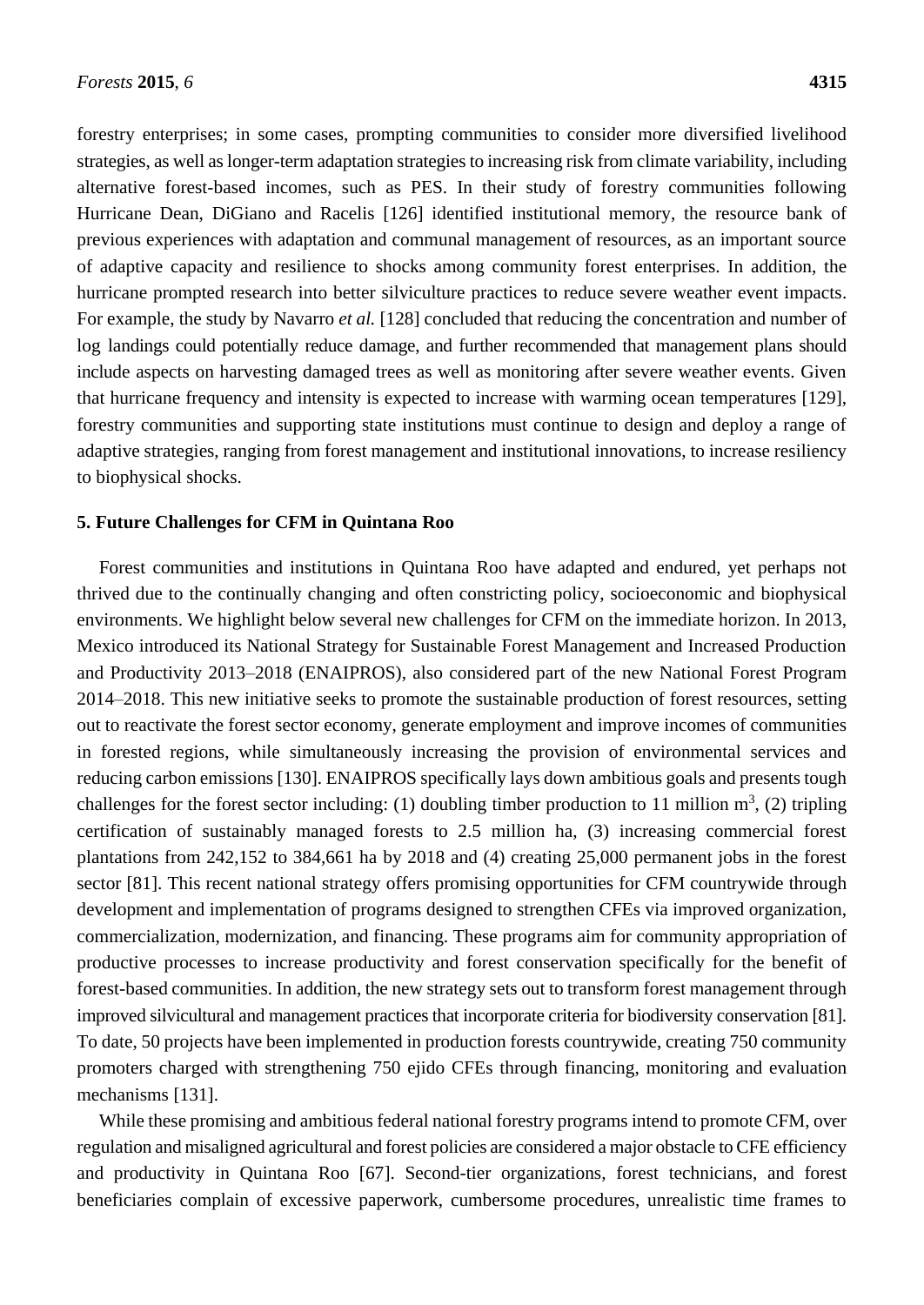complete procedures, and of delays in harvest authorizations [67]. This became evident in the aftermath of hurricanes when conflict and chaos ensued as ejidos attempted to legally harvest fallen wood and deal with forest restoration and emergency needs [126]. The hurricane aftermath also accentuated the heavy costs and bureaucratic burdens of sustainable forest management certification. Currently, the United Nations Development Program (UNDP), Rainforest Alliance, CONAFOR and the Mexico REDD+ Alliance (MREDD+) are conducting activities to increase the number of certified ejidos in the region.

Presently, CFM in Quintana Roo has received increased attention as a means to reduce emissions from deforestation and degradation. Community-based initiatives were particularly highlighted with REDD+ programs in the tropics [4,26,27] to encourage "the 'plus' (behaviors) of conservation, sustainable forest management and enhancement of carbon stocks" [25]. As a REDD+ partner, Mexico's REDD+ National Strategy embraces the benchmark of 0% net carbon loss from deforestation, and seeks an increase in the area covered by forest [131] through ground monitoring and payment systems for forest lands throughout the country (ENAREDD+). In Quintana Roo, communities, second-tier organizations, and consultants are currently engaged with REDD+ programs aimed to integrate CFM and measure and monitor carbon stocks related to forest management activities in the region. Presently, CONAFOR and the MREDD+ program, in conjunction with state-level government institutions and NGOs, are developing mechanisms to implement carbon payments to ejdo communities in the Yucatan Peninsula, a topic that has created much confusion, criticism and debate among forest beneficiaries and other actors involved. This in itself creates a major challenge for the M REDD+ program.

Critical silvicultural and forest production challenges also face CFM in Quintana Roo. Potentially dwindling stocks of valuable timber species are partially attributed to poor regeneration and growth under current management schemes. Selective timber harvest creates mostly small canopy gaps that do not provide the full light conditions required for regeneration of shade intolerant species (e.g., mahogany) [46]. More intensive silviculture has been proposed to create larger canopy gaps from 1/4 to 1 ha, also referred to as "bosquetes" [54,67]. In spite of positive experimental results [50], risk averse institutions, such as SEMARNAT and CONAFOR, and uncertain financial feasibility have dampened adoption of these promising alternative silvicultural practices. From a marketing and commercialization perspective, CFM will continue to face challenges of operating in a free-trade environment with growing competition from planted timber and timber substitutes. The UNDP, Rainforest Alliance and the Southeastern Ejido Alliance are spearheading efforts to provide desperately needed opportunities to strengthen CFE administrative and marketing capabilities. Furthermore, communities are challenged to engage young people in forest enterprises, as they are drawn to an expanding state tourism sector.

Finally, corruption and lack of transparency also present worrisome and major challenges to CFM growth and strengthening. Although present since CFM formalization in the mid-1980s [69], these challenges continue to persist in all institutional levels from community governance to state and federal institutions. For example, grants and subsidies to establish mills for CFE development have often been undermined by petty corruption within ejido ruling members [97]. Several of the authors (E.A.E., D.W.R. and P.N.C.) are cognizant of many cases where ejido presidents have stolen from either buyer loans or government grants and cases of second-tier organizations and technical consultants that mishandled funds or deliberately and wrongfully over-charged communities for their services. In poorer forest communities with little integration into forest management activities, corruption can result in complete discontinuation of forest management activities. For more developed CFEs, ongoing strategies to reduce corruption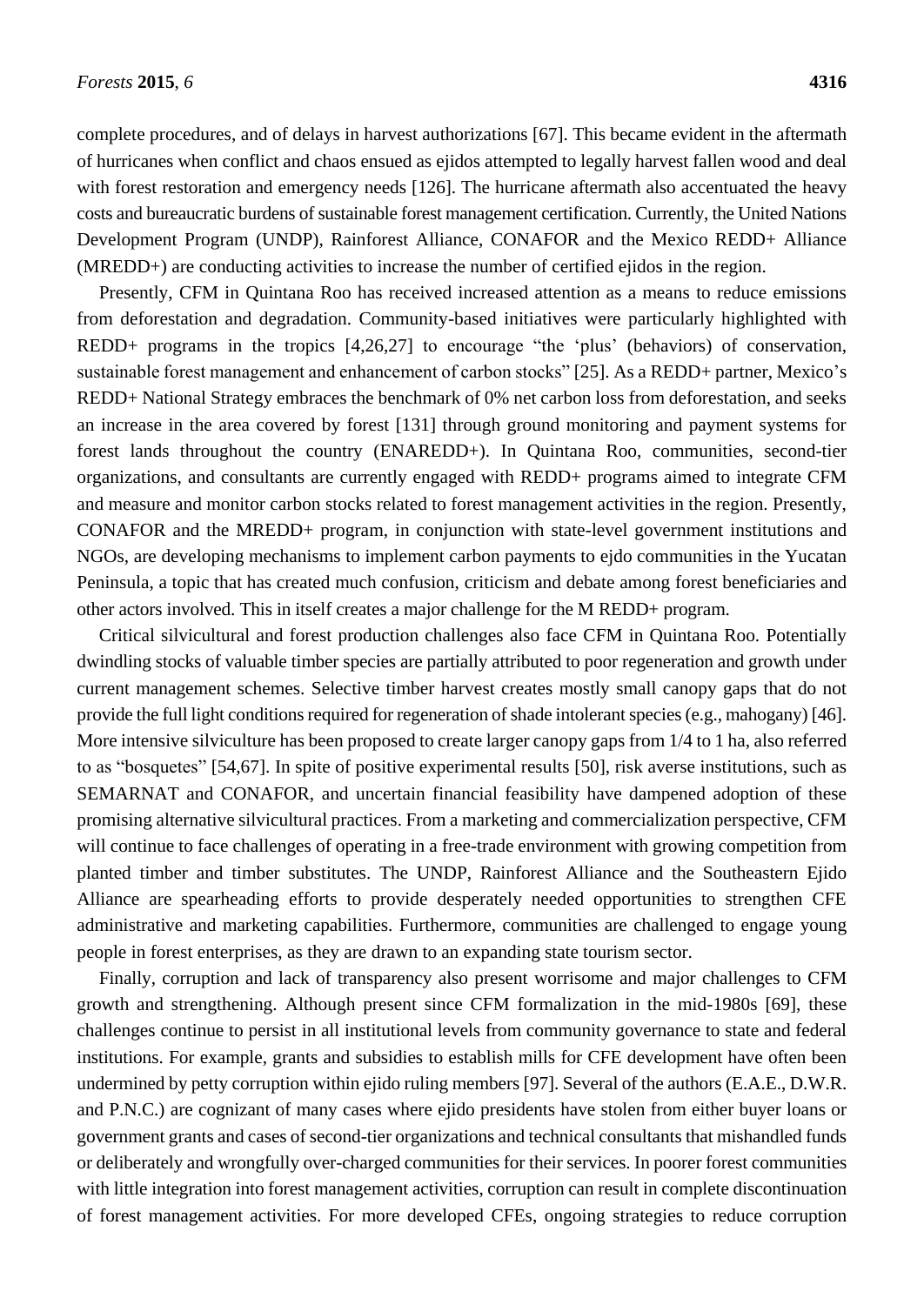include increased enterprise transparency, greater reinvestment of forest revenues into the enterprise, and dispelling the notion that CFEs are safety nets [97].

#### **6. Conclusions**

Many forest communities in Quintana Roo have persisted through policy shifts, changing economic trends and major biophysical shocks as described above. While the number of ejidos involved in legal harvest of timber products has fluctuated between 50 and 80 between 1995 and 2013, the reality is that only a handful of these communities (mostly Type III and Type IV) have maintained profitable and functioning CFEs. Most forest communities in the region have survived and adapted by continually shifting timber products being marketed, and by capitalizing on other forest values and opportunities, such as PES (biodiversity and hydrological) and ecotourism activities. Obtaining resources from government programs and maintaining forest management activities through subsidies has been a crucial adaptive strategy for many, albeit not a very sustainable one. With current reductions in SEMARNAT and CONAFOR funding, forest communities in the state may feel the brunt of these budget cuts in the following years. In order to strengthen CFM in Quintana Roo and benefit a wider spectrum of forest communities, several important and current issues need to be addressed and integrated into forestry development and conservation strategies and policies:

(1) Limited market access and very few local buyers who control much of the timber demand and extraction from forest communities (e.g., Type II communities); this has been a major constraint to CFM sustainability in the region, requiring both public and private investment toward strengthening CFEs to manage their own timber extraction and processing operations, as well as improve their business management and marketing capacities. Harvesting and extraction by buyers who bring their own machinery and operators is typically much less planned and can be more damaging to forests than when conducted by the CFE itself. It is important that project strategies and forest development policy contemplate mechanisms to invest in and strengthen CFEs, increasing the number of Type III and IV forest communities, in addition to increasing potential buyers and markets available to community timber producers.

(2) Over-regulation and excessive requirements for forest management from government institutions; this is a very visible and documented constraint to CFM development that frustrates many actors involved both with conservation and forest management in the region [132]. While certain efforts have been applied to reduce the bureaucracy and requirements of forest management authorizations (such as requiring only one integrated management plan as opposed to an additional environmental impact statement), the reality is that trying to comply with different institutions and regulators (e.g., CONAFOR, SEMARNAT, CONABIO, *etc.*) involved in forest management is often a daunting and discouraging task for many communities, limiting their involvement in forest management. Better integration of government institutions and policy alignment is sorely needed in Mexico when it comes to the forest sector. In addition, incentive based systems (rather than penalty-based systems) should be applied, in addition to reducing bureaucratic requirements and costs to those who demonstrate better management practices, such as FSC certification, as well as a history of compliance with government regulations.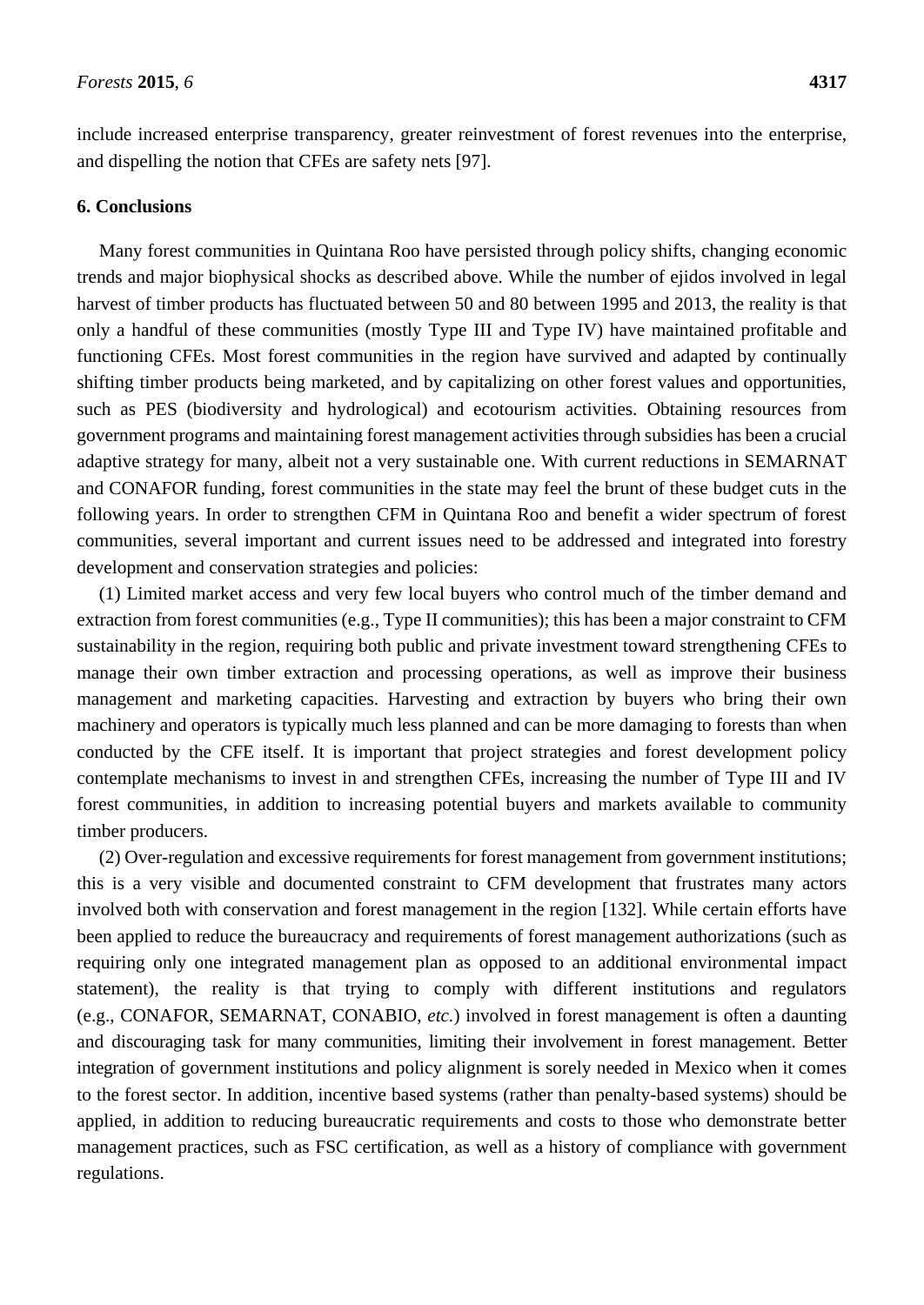(3) Poor governance and organization of many ejidos is perhaps the most difficult and internal challenge to overcome for the communities themselves, and current CFM development projects and initiatives in the region. It is important to integrate more community leadership and conflict management training through CFM development programs and conservation projects as well. While poor governance and corruption occurs at all levels of government, improved community organization and leadership, transparency and democratization are essential to reduce problems of corruption and conflicts arising from it.

(4) Lack of research on the sustainability of forest management practices in the region as well as in the implementation of potential alternative silvicultural systems has been a major bottleneck to the development of CFM in the region. In large part, this may be due to lack of government funding and resources toward increasing forestry and silvicultural research, as well as poorly developed and funded research and extension mechanisms to promote improved management practices. Not surprisingly, government institutions are the most averse and closed to researching and implementing alternative forest management systems and silvicultural practices, such as integrating slash and burn agriculture, intensifying timber harvests through small clear cuts and prescribed burning. Aversions are mostly due to conservation and environmental concerns, public perceptions of forestry, in addition to regulatory constraints.

(5) Finally, integration of biodiversity conservation and reducing carbon emissions into current forest management practices is a trending issue that communities and CFM in Quintana Roo must increasingly face and contemplate when managing their forests. International projects related to the REDD+ initiative are already being implemented for this purpose by organizations such as UNDP and the Nature Conservancy (TNC). These initiatives may present new opportunities to forest communities in Quintana Roo if low cost and effective biodiversity and carbon emission evaluation and monitoring systems are devised, and economic returns from timber production are not negatively impacted by integrating these practices. In that sense, government programs and international projects will need to promote further research and provide adequate funding to for the adoption and implementation of biodiversity conservation and reduced carbon emission practices into CFM in Quintana Roo. Payment systems and/or benefits obtained from improved management practices for carbon emissions reduction as well as biodiversity conservation will need to be sufficiently attractive to forest communities in order to successfully integrate these environmental services into CFM in Quintana Roo.

Clearly, continuity and survival of community forest management in Quintana Roo, in the past and present, has been related to adaptive management and diversification strategies by local communities, forest civil society organizations, and NGOs, all working in the region. The authors of this article finally conclude that strong internal institutions coupled with a well-developed network of partners (e.g. forest technicians, second-tier organizations and NGOs) impart increased robustness and enhanced adaptive capacity of forest communities in Quintana Roo.

## **Acknowledgments**

We thank the United States Agency for International Development (USAID), The Nature Conservancy (TNC) and the Mexican REDD+ Alliance for providing funding and support in obtaining some of the information presented in this paper. We thank Glenn Galloway and Wil de Jong in reviewing the paper during its development.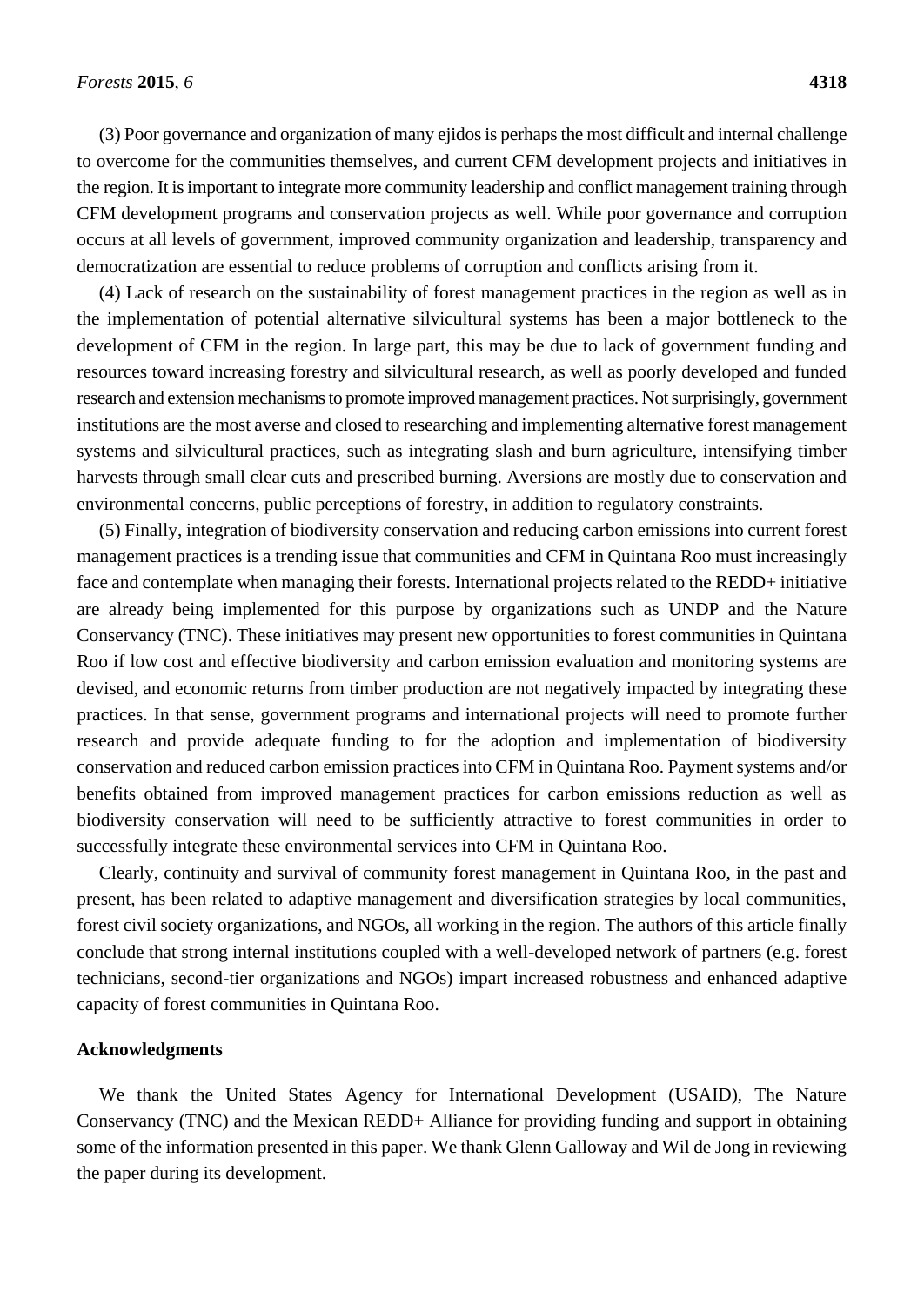# **Author Contributions**

All the authors participated in the bibliographical review and contributed in writing and editing the manuscript.

# **Conflicts of Interest**

The authors declare no conflict of interest.

# **References**

- 1. Charnley, S.; Poe, M.R. Community forestry in theory and practice: Where are we now? *Annu. Rev. Anthropol.* **2007**, *36*, 301–336.
- 2. Arnold, J.E.M. *Community Forestry: Ten Years in Review*; Food and Agricultural Organization of the United Nation (FAO): Rome, Italy, 1991.
- 3. Rights and Resources Initiative (RRI). *What Rights? A Comparative Analysis of Developing Countries' National Legislation on Community and Indigenous Peoples' Forest Tenure Rights*; RRI: Washington, DC, USA, 2012.
- 4. Molnar, A.; France M.; Purdy, L.; Karver. J. *Community-based Forest Management: The Extent and Potential Scope of Community and Smallhorder Forest Management and Enterprises*; Rights and Resources Initiative (RRI): Washington, DC, USA, 2011; p. 36.
- 5. De Jong, W.; Cornejo, C.; Pacheco, P.; Pokorny, B.; Stoian, D.; Sabogal, C.; Louman, B. Opportuniy and challenges for community forestry: Lessons from tropical America. In *Forests and Society—Responding to Global Drivers of Change*; Mery, G., Katila, P., Galloway, G., Alfaro, R.I., Kanninen, M., Lobovikov, M., Varjo, J., Eds.; IUFRO World Series: Vienna, Austria, 2010; Volume 25, p. 509.
- 6. Bray, D.B.; Merino-Pérez, L.; Negreros-Castillo, P.; Segura-Warnholtz, G.; Torres-Rojo, J.M.; Vester, H.F.M. Mexico's community-managed forests as a global model for sustainable landscapes. *Conserv. Biol.* **2003**, *17*, 672–677.
- 7. Porter-Bolland, L.; Ellis, E.A.; Guariguata, M.R.; Ruiz-Mallén, I.; Negrete-Yankelevich, S.; Reyes-Garc á, V. Community managed forests and forest protected areas: An assessment of their conservation effectiveness across the tropics. *For. Ecol. Manag.* **2012**, *268*, 6–17.
- 8. Bray, D.B.; Merino-Peréz, L.; Barry, D. Community managed in the strong sense of the phrase: The community forest enterprises in Mexico. In *The Community Forests of Mexico: Managing for Sustainable Landscapes*; Bray, D.B., Merino-Peréz, L., Barry, D., Eds.; University of Texas Press: Austin, TX, USA, 2005; pp. 3–26.
- 9. Madrid, L.; Núñez, J.M.; Quiroz, G.; Rodr guez, Y. La propiedad social forestal en México. *Investig. Ambient*. **2009**, *2*, 179–196.
- 10. Segura, G.; Merino-Pérez, L.; Bray, D.B.; Jiménez, A.C. Manejo Forestal Comunitario en México: Un Modelo Emergente de Manejo Sustentable de Ecosistemas Forestales. Available online: http://www.fao.org/docrep/ARTICLE/WFC/XII/0944-C1.HTM (accessed on 11 October 2012).
- 11. Bray, D.B. A path through the woods: 15 years of community forest management in Mexico. *Grassroots Dev.* **2007**, *28*, 40–47.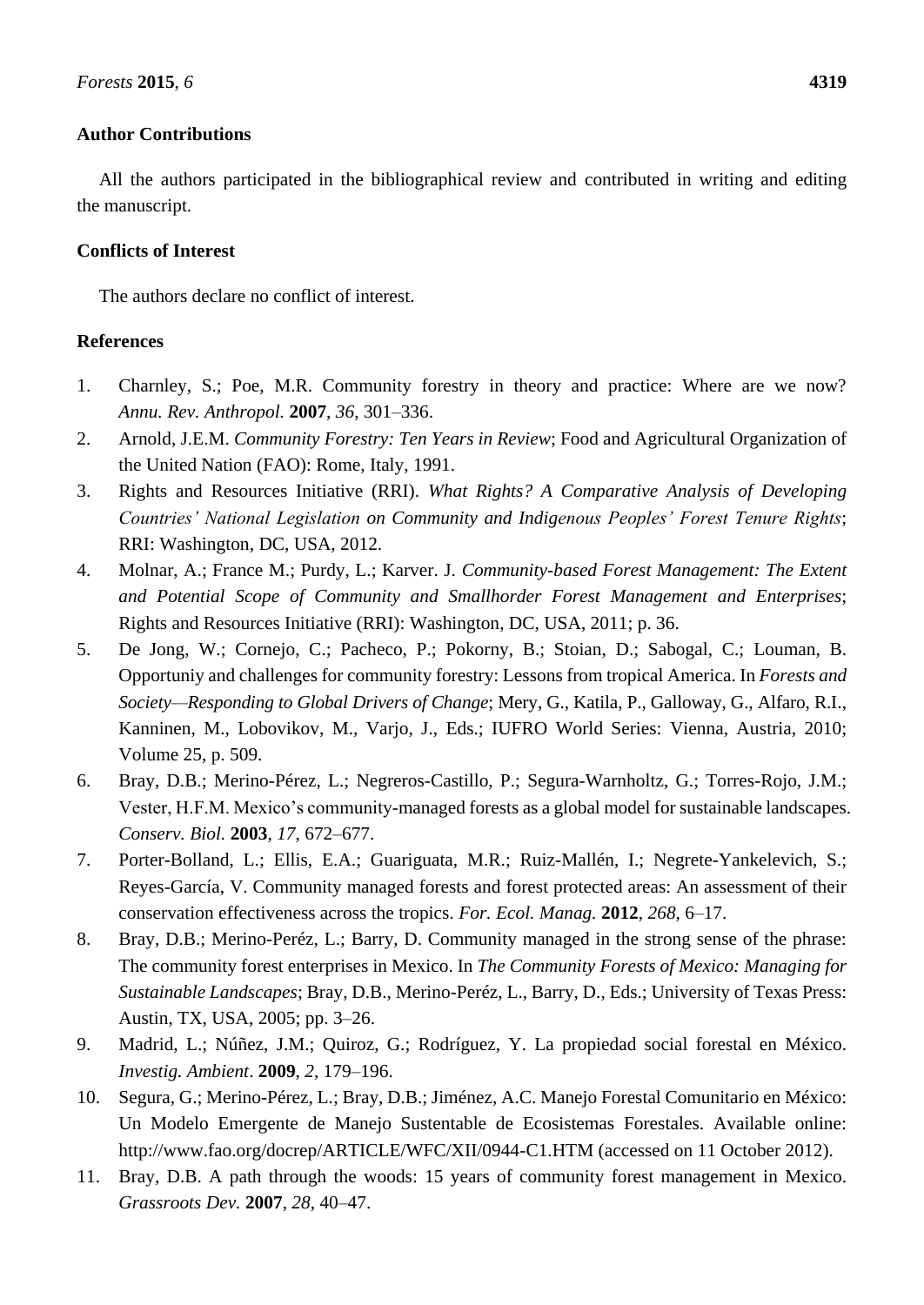- 12. Klooster, D.; Ambinakudige, S. The global significance of Mexican community forestry. In *The Community Forests of Mexico: Managing for Sustainable Landscapes*; Bray, D.B., Merino-Pérez, L., Barry, D., Eds.; University of Texas Press: Austin, TX, USA, 2005; pp. 305–334.
- 13. Klooster, D.; Masera, O. Community forest management in Mexico: Carbon mitigation and biodiversity conservation through rural development. *Glob. Environ. Change* **2000**, *10*, 259–272.
- 14. Barsimantov, J.; Kendall, J. Community forestry, common property, and deforestation in eight Mexican states. *J. Environ. Dev.* **2012**, *21*, 414–437.
- 15. Durán-Medina, E.; Mas, J.E.; Velázquez, A. Cambios en las coberturas de vegetación y usos de suelo en regiones con manejo forestal comunitario y áreas naturales protegidas de México. In *Los Bosques Comunitarios de México: Manejo Sustentable de Paisajes Forestales*; Bray, D., Merino, L., Barry, D., Eds.; INE-SEMARNAT: Mexico City, Mexico, 2007; pp. 267–299.
- 16. Bray, D.B.; Durán, E.M.; Merino Pérez, L.; Torres Rojo, J.M.; Velázquez, A.M. *Nueva Evidencia: Los Bosques Comunitarios de México Protegen el Ambiente, Disminuyen la Pobreza y Promueven la Paz Social*; Consejo Civil Mexicano para la Silvicultura Sostenible: Mexico City, Mexico, 2007; p. 26.
- 17. Antinori, C.M.; Bray, D.B. Communities as entrepreneurial firms: Institutional and economic perspectives from Mexico. *World Dev.* **2005**, *33*, 1529–1543.
- 18. Bray, D.B.; Duran, E.; Ramos, V.H.; Mas, J.-F.; Velazquez, A.; McNab, R.B.; Barry, D.; Radachowsky, J. Tropical deforestation, community forests, and protected areas in the Maya Forest. *Ecol. Soc.* **2008**, *13*, 56. Available online: http://www.ecologyandsociety.org/vol13/iss2/art56/ (accessed on 22 February 2013).
- 19. Ellis, E.A.; Porter-Bolland, L. Is community-based forest management more effective than protected areas? A comparison of land use/land cover change in two neighboring study areas of the Central Yucatan Peninsula, Mexico. *For. Ecol. Manag.* **2008**, *256*, 1971–1983.
- 20. Dalle, S.P.; de Blois, S.; Caballero, J.; Johns, T. Integrating analyses of local land-use regulations, cultural perceptions and land-use/land cover data for assessing the success of community-based conservation. *For. Ecol. Manag.* **2006**, *222*, 370–383.
- 21. Bray, D.B.; Klepeis, P. Deforestation, forest transitions, and institutions for sustainability in Southeastern Mexico, 1990–2000. *Environ. Hist.* **2005**, *11*, 195–223.
- 22. Bray, D.B.; Ellis, E.A.; Armijo-Canto, N.; Beck, C.T. The institutional drivers of sustainable landscapes: A case study of the ''Mayan Zone'' in Quintana Roo, Mexico. *Land Use Policy* **2004**, *21*, 333–346.
- 23. Bray, D.B. Manejo adaptativo, organizaciones y manejo de la propiedad común: Perspectivas de los bosques comunales de Quintana Roo, México. In *Uso, Conservación y Cambio en los Bosques de Quintana Roo*; Armijo, N., Llorens, C., Eds.; Universidad de Quintana Roo-CONACYT: Mexico City, Mexico, 2004; pp. 56–85.
- 24. Stevens, C.; Winterbottom, R.; Springer, J.; Reytar, K. *Securing Rights, Combating Climate Change: How Strengthening Community Forest Rights Mitigates Climate Change*; World Resources Institute: Washington, DC, USA, 2014; p. 56.
- 25. Cronkleton, P.; Bray, D.B.; Medina, G. Community forest management and the emergence of multi-scale governance institutions: Lessons for REDD+ development from Mexico, Brazil and Bolivia. *Forests* **2011**, *2*, 451–473.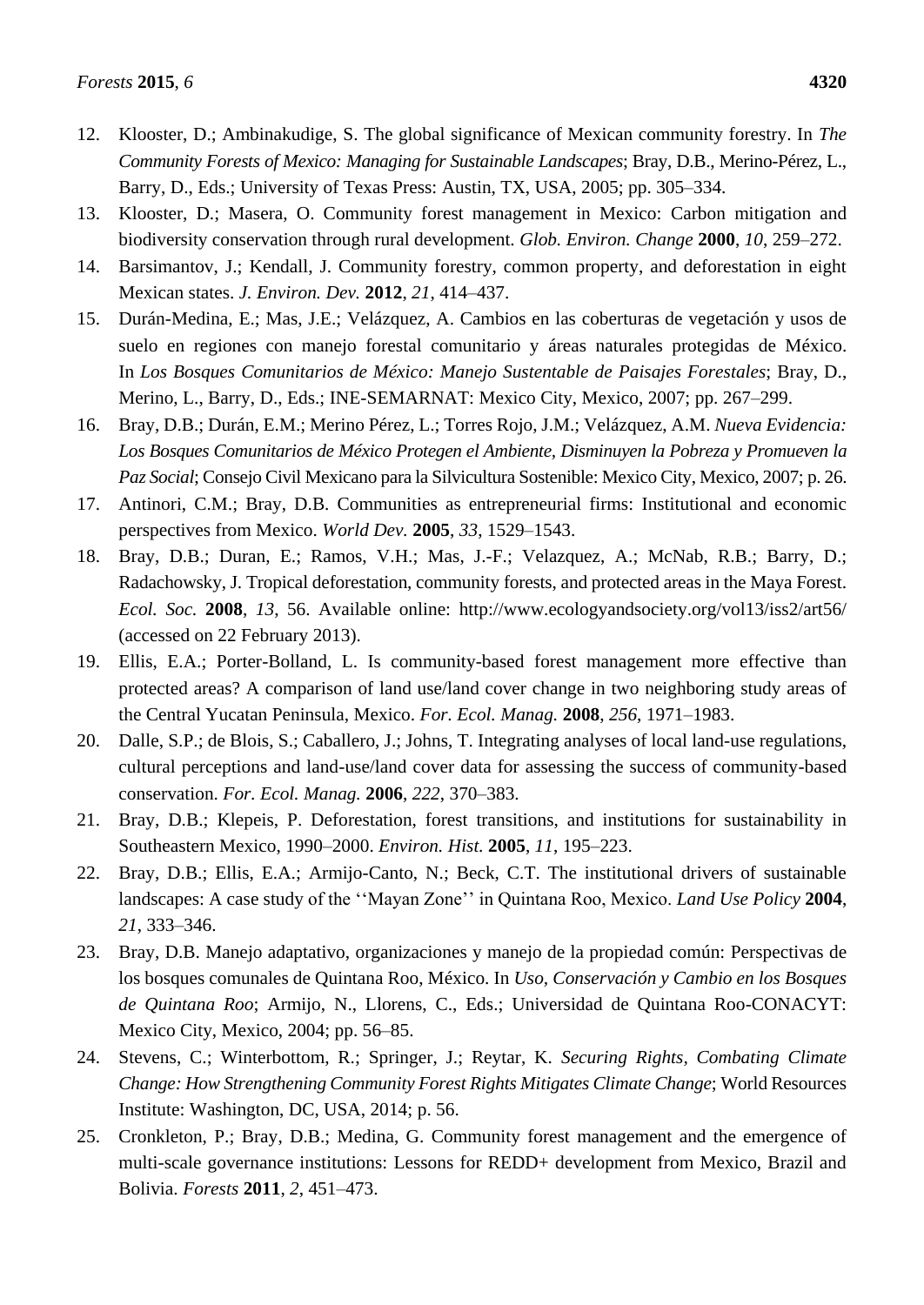- 26. Agrawal, A.; Angelsen, A. Using community forestry management to achieve REDD+ goals. In *Realising REDD+: National Strategy and Policy Options*; Angelsen A., Ed.; CIFOR: Bogor, Indonesia, 2009; pp. 201–211.
- 27. Hayes, T.; Persha, L. Nesting local forestry initiatives: Revisiting community forest management in a REDD+ world. *For. Policy Econ.* **2010**, *12*, 545–553.
- 28. Nygren, A. Community-based forest management within the context of institutional decentralization in Honduras. *World Dev.* **2005**, *33*, 639–655.
- 29. Klooster, D.J. Toward adaptive community forest management: Integrating local forest knowledge with scientific forestry. *Econ. Geogr.* **2002**, *78*, 43–70.
- 30. Engle, N.L. Adaptive capacity and its assessment. *Glob. Environ. Chang.* **2011**, *21*, 647–656.
- 31. Fisher, R.; Prabhu, R.; McDougall, C. *Adaptive Collaborative Management of Community Forests in Asia: Experiences from Nepal, Indonesia and the Philippines*; Center for International Forestry Research (CIFOR): Bogor, Indonesia, 2007; p. 228.
- 32. Coe, M.D. *The Maya*, 7th ed.; Thames and Hudson, Inc.: New York, NY, USA, 2005; p. 272.
- 33. Hernández, E.X. Maize and man in the greater Southwest. *Econ. Bot.* **1985**, *39*, 416–430.
- 34. Gómez-Pompa, A.; Klaus, A. Taming the wilderness myth. *BioScience* **1992**, *42*, 271–279.
- 35. Gómez-Pompa, A.; Bainbridge, D.A. Tropical forestry as if people mattered. In *Tropical Forests: Management and Ecology*; Lugo, A., Lowe, C., Eds.; Springer-Verlag: New York, NY, USA, 1995; pp. 408–422.
- 36. DiGiano, M.L. Privatizing the Commons? A Political Ecology of Mexico's 1992 Agrarian Reform in Quintana Roo, Yucatan Peninsula. Ph.D. Thesis, University of Florida, Gainesville, FL, USA, 2011; p.188.
- 37. Higuera-Bonfil, A. *Quintana Roo entre Tiempos. Política, Poblamiento y Explotación Forestal 1872–1925*; Universidad de Quintana Roo-Norte Sur Ed.: Chetumal, Mexico, 1997; p. 322.
- 38. Reed, N.A. *The Caste War of the Yucatan Peninsula, Revised Edition*; Stanford University Press: Palo Alto, CA, USA, 2001; p. 448.
- 39. Kiernan, M.J.; Freese, C.H. Mexico's Plan Piloto Forestal: The search for balance between socioeconomic and ecological sustainability. In *Harvesting Wild Species: Implications for Biodiversity Conservation*; Freese, C.H., Ed.; The Johns Hopkins University Press: Baltimore, MD, USA, 1997; pp. 93–131.
- 40. Santos, V.; Carreón, M.; Nelson, K.C. *La Organización de la Unión de Ejidos Productores Forestales de la Zona Maya: Un Proceso de Investigación Participativa*; Red de Gestión de Recursos Naturales and Rockefeller Foundation: Mexico City, Mexico, 1998; p. 129.
- 41. Flores, J.S.; Espejel, I. *Tipos de Vegetación de la Península de Yucatán. Etnoflora Yucatanense*, *Fascículo 3*; Universidad Autónoma de Yucatán: Mérida, Mexico, 1994; p. 35.
- 42. Koleff, P.; Urquiza-Haas, T.; Contreras, B. Prioridades de conservación de los bosques tropicales en México: Reflexiones sobre su estado de conservación y manejo. *Ecosistemas* **2012**, *21*, 6–20.
- 43. Vester, H.F.M.; Navarro-Mart nez, M.A. Ecological issues in community tropical forest management in Quintana Roo, Mexico. In *The Community Forests of Mexico: Managing for Sustainable Landscapes*; Bray, D.B., Merino-Pérez, L., Barry, D., Eds.; University of Texas Press: Austin, TX, USA, 2005; pp. 183–213.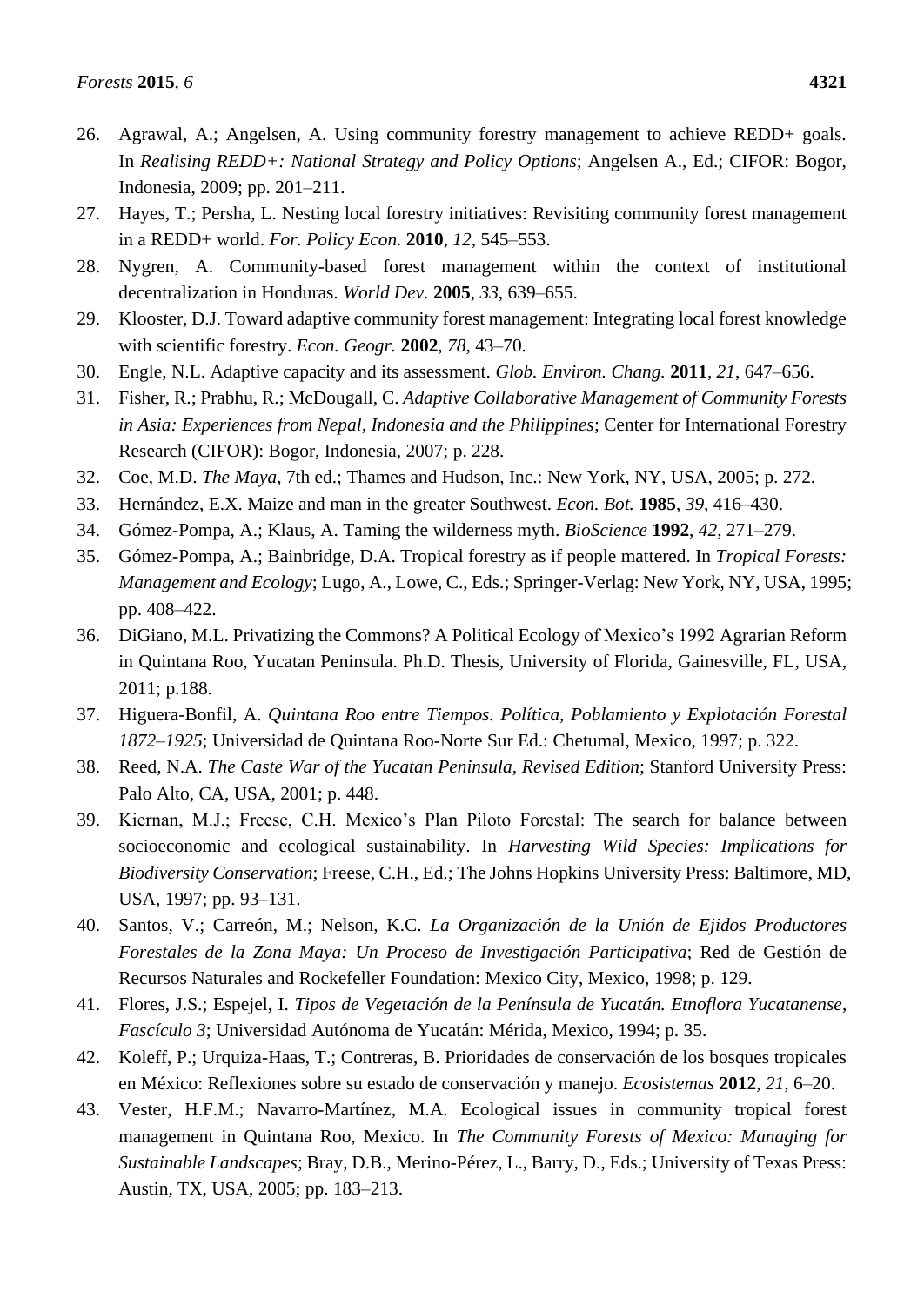- 44. Gutiérrez-Granados, G.; Pérez-Salicrup, D.; Dirzo, R. Differential diameter-size effects of forest management on tree species richness and community structure: Implications for conservation. *Biodivers. Conserv.* **2011**, *20*, 1571–1585.
- 45. Lawrence, D.; Vester, H.; Pérez-Salicrup, D.; Eastman, R.; Turner, B.L., II; Geoghegan, J. Integrated analysis of ecosystem interactions with land-use change: The southern Yucatán Peninsular region. In *Ecosystem Interactions with Land Use Change*; de Freis, R., Asner, G., Eds.; American Geophysical Union: Washington, DC, USA, 2004; pp. 277–292.
- 46. Toledo-Aceves, T.; Purata-Velarde, S.; Peters, C.M. Regeneration of commercial tree species in a logged forest in the Selva Maya, Mexico. *For. Ecol. Manag.* **2009**, *258*, 2481–2489.
- 47. Snook, L.K.; Cámara-Cabrales, L.; Kelty, M.J. Six years of fruit production by mahogany trees (*Swietenia macrophylla* King): Patterns of variation and implications for sustainability. *For. Ecol. Manag.* **2005**, *206*, 221–235.
- 48. Hernández-Stefanoni, L.; Pineda, J.B.; Valdes-Valadez, G. Comparing the use of indigenous knowledge with classification and ordination techniques for assessing the species composition and structure of vegetation in a tropical forest. *Environ. Manag.* **2006**, *37*, 686–702.
- 49. Pérez-Salicrup, D. Forest types and their implications. In *Integrated Land-change Science and Tropical Deforestation in the Southern Yucatán: Final Frontiers*; Turner, B.L., II, Geoghegan, J., Foster, D., Eds.; Clarendon Press: Oxford, UK; Oxford University Press: Oxford, UK, 2004; pp. 63–80.
- 50. Valdez-Hernández, M.; Sánchez, O.; Islebe, G.A.; Snook, L.K.; Negreros-Castillo, P. Recovery and early succession after experimental disturbance in a seasonally dry tropical forest in Mexico. *For. Ecol. Manag.* **2014**, *334*, 331–343.
- 51. Bonilla-Moheno, M. Damage and recovery of forest structure and composition after two subsequent hurricanes in the Yucatan Peninsula. *Caribb. J. Sci.* **2012**, *46*, 240–248.
- 52. Bonilla-Moheno, M.; Holl, K.D. Direct seeding to restore tropical mature-forest species in areas of slash-and-burn agriculture. *Restor. Ecol.* **2010**, *18*, 438–445.
- 53. Snook, L.K. Sustaining mahogany: Research and silviculture in Mexico's community forests. *Bois For. Trop.* **2005**, *285*, 55–65.
- 54. Snook, L.K.; Negreros-Castillo, P. Regenerating mahogany (*Swietenia macrophylla* King) on clearings in Mexico's Maya forest: The effects of clearing method and cleaning on seedling survival and growth. *For. Ecol. Manag.* **2004**, *189*, 143–160.
- 55. Negreros-Castillo, P.; Mize, C. Effects of partial overstory removal on the natural regeneration of a tropical forest in Quintana Roo, Mexico. *For. Ecol. Manag.* **1993**, *58*, 259–272.
- 56. McGroddy, M.; Lawrence, D.; Schneider, L.; Rogan, J.; Zager, I.; Schmook, B. Damage patterns after Hurricane Dean in the southern Yucatán: Has human activity resulted more resilient forests? *For. Ecol. Manag.* **2013**, *310*, 812–820.
- 57. Sánchez-Sánchez, O.; Islebe, G.A. Hurricane Gilbert and structural changes in a tropical forest in south-eastern Mexico. *Glob. Ecol. Biogeogr.* **1999**, *8*, 29–38.
- 58. Whigham, D.F.; Olmsted, I.; Cabrera-Cano, E.; Harmon, M.E. The impact of hurricane Gilbert on trees, litterfall, and woody debris in a dry tropical forest in the northeastern Yucatan Peninsula. *Biotropica* **1991**, *23*, 434–441.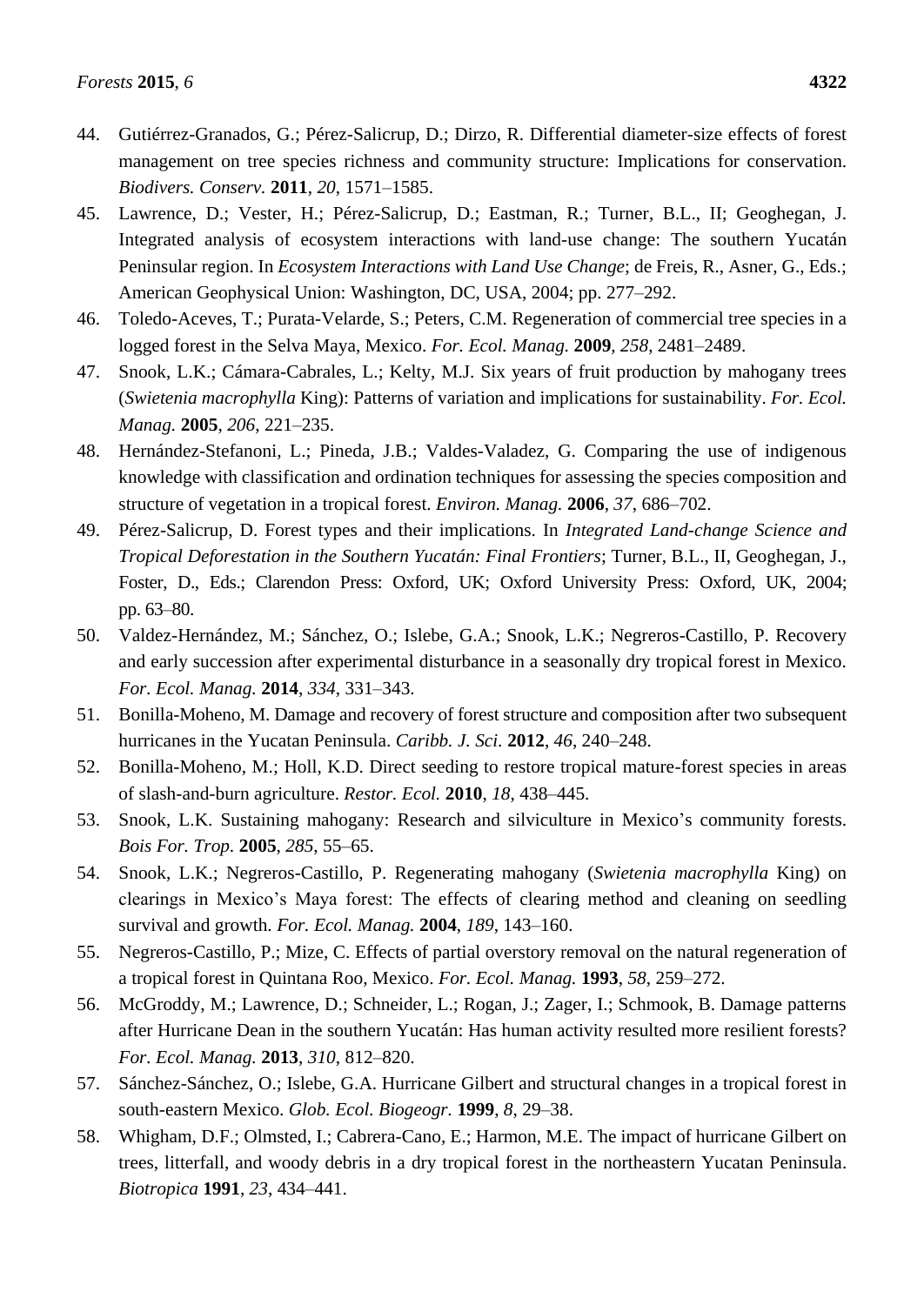- 59. Navarro-Martínez, M.A. Diagnóstico del Estado Actual de *Swietenia macrophylla* King (Caoba) en los Bosques Manejados de Quintana Roo, México: Perspectivas para Su Manejo. Ph.D. Thesis, Universidad Veracruzana, Xalapa, Mexico, 2015, p. 148.
- 60. Instituto Nacional de Estadística y Geografía (INEGI). *Conjunto Nacional de Datos Vectoriales de Uso del Suelo y Vegetación, Escala 1:250,000*; Serie IV; INEGI: Aguascalientes, Mexico, 2010.
- 61. Secretaría de Medio Ambiente y Recursos Naturales (SEMARNAT). *Informe de la Situación del Medio Ambiente en México. Compendio de Estadísticas Ambientales*; SEMARNAT: Mexico City, Mexico, 2009.
- 62. Arguelles, L.A.; Armijo, N. *Utilización y Conservación de los Recursos Forestales en Quintana Roo. Problemática y Perspectivas del Manejo Forestal, Chetumal*; Mimeo: Chetumal, Quintana Roo, Mexico, 1995; p. 65.
- 63. Food and Agricultural Organization of the United Nation (FAO). *Global Forest Resources Assessment 2010 Main Report*; FAO: Rome, Italy, 2010.
- 64. Secretaría de Desarrollo Agrario, Territorial y Urbano (SEDATU). *En Quintana Roo, 62 por Ciento de la Tierra es Propiedad Social*; Boletín No. 109; SEDATU: Mexico City, Mexico, 2012. Available online: <http://www.sedatu.gob.mx/sraweb/noticias/noticias-2012/junio-2012/12428/> (accessed on 29 July 2015).
- 65. Forero, O.A.; Redclift, M. The role of the Mexican state in the development of Chicle extraction in Yucatán, and the Continuing Importance of Coyotaje. *J. Lat. Am. Stud.* **2006**, *38*, 65–93.
- 66. Ellis, E.A.; Beck, C.T. Dinámica de la vegetación y uso del suelo en los bosques tropicales de la Zona Maya de Quintana Roo. In *Uso, Conservación y Cambio en los Bosques de Quintana Roo*; Armijo, N., Llorens, C., Eds.; Universidad de Quintana Roo: Quintana Roo, Mexico, 2004; pp. 203–230.
- 67. Ellis, E.A.; Rodriguez-Ward, D.; Romero-Montero, J.A.; Hernández-Gómez, I.U. *Evaluation and Field Survey of Timber Producing Communities for Assessing Improved Forest Management Opportunities for Community Forests in the Peninsula Yucatan and Cutzamala Early Action Site*; Technical Report prepared for MREDD+; Centro de Investigaciones Tropicales, Universidad Veracruzana: Xalapa, Mexico, 2014.
- 68. Instituto Nacional de Estadística y Geografía (INEGI). *Censo de Población y Vivienda 2010*; INEGI: Aguascalientes, Mexico, 2010.
- 69. Bray, D.B.; Antinori, C.; Torres-Rojo, J.M. The Mexican model of community forest management: The role of Agrarian policy, forest policy and entrepreneurial organization. *For. Policy Econ.* **2006**, *8*, 470–484.
- 70. Taylor, P.L.; Zabin, C. Neoliberal reform and sustainable forest management in Quintana Roo, Mexico: Rethinking the institutional framework of the Forestry Pilot Plan. *Agric. Hum. Values* **2000**, *17*, 141–156.
- 71. Taylor, P.L. Community forestry as embedded process: Two cases from Durango and Quintana Roo, Mexico. *Int. J. Sociol. Agric. Food* **2001**, *9*, 59–81.
- 72. Merino-Pérez, L. Las políticas forestales y de conservación en México y en Quintana Roo. In *Uso, Conservación y Cambio en los Bosques de Quintana Roo*; Armijo, N., Llorens, C., Eds.; Universidad de Quintana Roo: Quintana Roo, Mexico, 2004; pp. 14–42.
- 73. Ellis, E.A. (Centro de Investigaciones Tropicales, Universidad Veracruzana, Xalapa, Mexico). Personal Communication, 2015.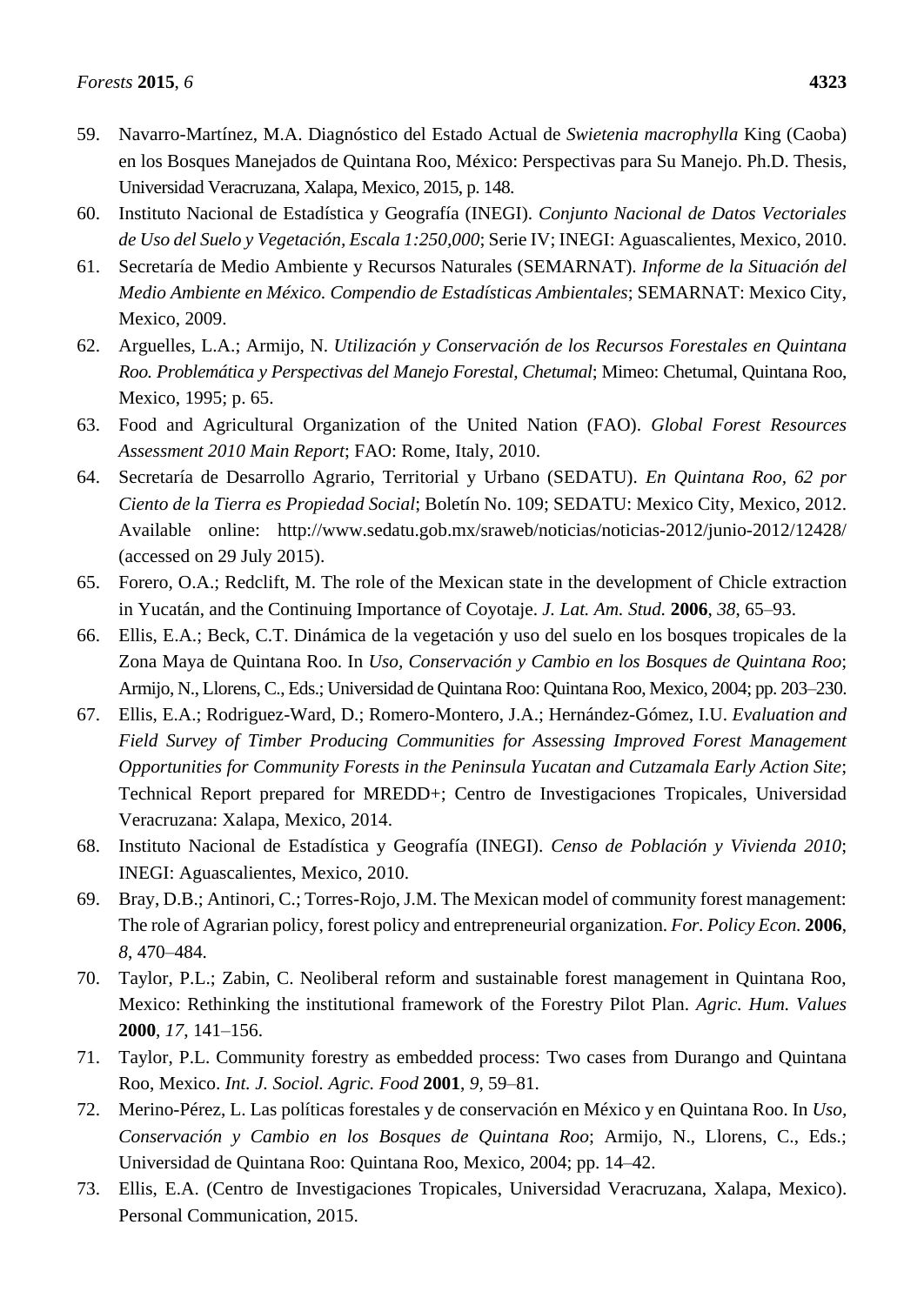- 74. Nolasco, A.M. El Manejo de la Caoba en Quintana Roo Mexico. Recursos Naturales y Ambiente. *Recur. Nat. Ambient.* **2003**, *44*, 19–26.
- 75. Pérez-Cortés V.J. Diagnóstico Tecnológico de la Industria de la Madera en Quintana Roo y Estrategias para Su Desarrollo. Bachelor's Thesis, Universidad Autónoma de Chapingo, Texcoco, México, 2012; p. 123.
- 76. Secretaría de Medio Ambiente y Recursos Naturales (SEMARNAT). *Anuario Estadístico de la Producción Forestal 2013*; SEMARNAT: Mexico City, Mexico, 2014.
- 77. Silva-Guzmán, J.A. *Diagnóstico de la Industria Forestal de Transformación Primaria del Sureste Mexicano*; Proyecto ITTO PD 385/05 Rev.4 (I, F); ITTO-Universidad de Guadalajara-CONAFOR: Guadalajara, Jalisco, Mexico, 2011.
- 78. Bray, D.B. Community forestry as a strategy for sustainable management: Perspectives from Quintana Roo, Mexico. In *Working Forests in the American Tropics*; Zarin, D., Alavalapati, J., Putz, F.E., Schmink, M.C., Eds.; Columbia University Press: New York, NY, USA, 2005; pp. 221–237.
- 79. Secretaría de Medio Ambiente y Recursos Naturales (SEMARNAT). *Informe 2015 Aprovechamiento Forestal Maderable*; Internal Report; SEMARNAT: Quintana Roo, Mexico, 2015.
- 80. Secretaría de Medio Ambiente y Recursos Naturales (SEMARNAT). *Predios que Cuentan con Permiso de Aprovechamiento Persistente en el Estado de Quintana Roo 2006*; SEMARNAT: Mexico City, Mexico, 2006.
- 81. Secretar á de Medio Ambiente y Recursos Naturales (SEMARNAT). *Programas Espec ficos de Intervención Institucional. Estrategia Nacional de Manejo Forestal para el Incremento de la Producción y Productividad 2013–2018*; Consejo Civil Mexicano para la Silvicultura Sostenible (CCMSS): Mexico City, Mexico, 2014.
- 82. Arguelles, L.A.; Garcia Z.H. Lessons from trade in community forest products: Mexico. In *Distinguishing Community Forest Products in the Market: Industrial Demand for a Mechanism that Brings Together Forest Certification and Fair Trade*; IIED Small and Medium Forestry Enterprise Series No. 22; Macqueen, D., Dufey, A., Gomes, A.P.C., Nouer, M.R., Suárez, L.A.A., Subendranathan, V., Trujillo, Z.H.G., Vermeulen, S., de Voivodic, M.A., Wilson, E., Eds.; International Institute for Environment and Development (IIED): Edinburgh, UK, 2008; pp. 45–56.
- 83. Forster R.; Albrect, R.; Belisle, M.; Caballero, A.; Galletti, H.; Lacayo, O.; Ortiz, S.; Robinson, D. *Forest Communities and the Marketing of Lesser-Used Tropical Hardwoods in Mesoamerica*; UQroo-USAID-USFS: Mexico City, Mexico, 2003; p. 145.
- 84. Racelis, A.E.; Barsimantov, J.A. The management of small diameter, lesser-known hardwood species as polewood in forest communities of central Quintana Roo, Mexico. *J. Sustain. For.* **2008**, *27*, 122–144.
- 85. Secretaría de Medio Ambiente y Recursos Naturales (SEMARNAT). *Informe 2012 Aprovechamiento Forestal Maderable*; Internal Report; SEMARNAT: Quintana Roo, Mexico, 2013.
- 86. Secretaría de Medio Ambiente y Recursos Naturales (SEMARNAT). *Informe 2013 Aprovechamiento Forestal Maderable*; Internal Report; SEMARNAT: Quintana Roo, Mexico, 2014.
- 87. International Tropical Timber Organization (ITTO). *Annual Review and Assessment of the World Timber Situation*; ITTO: Yokohama, Japan, 2012.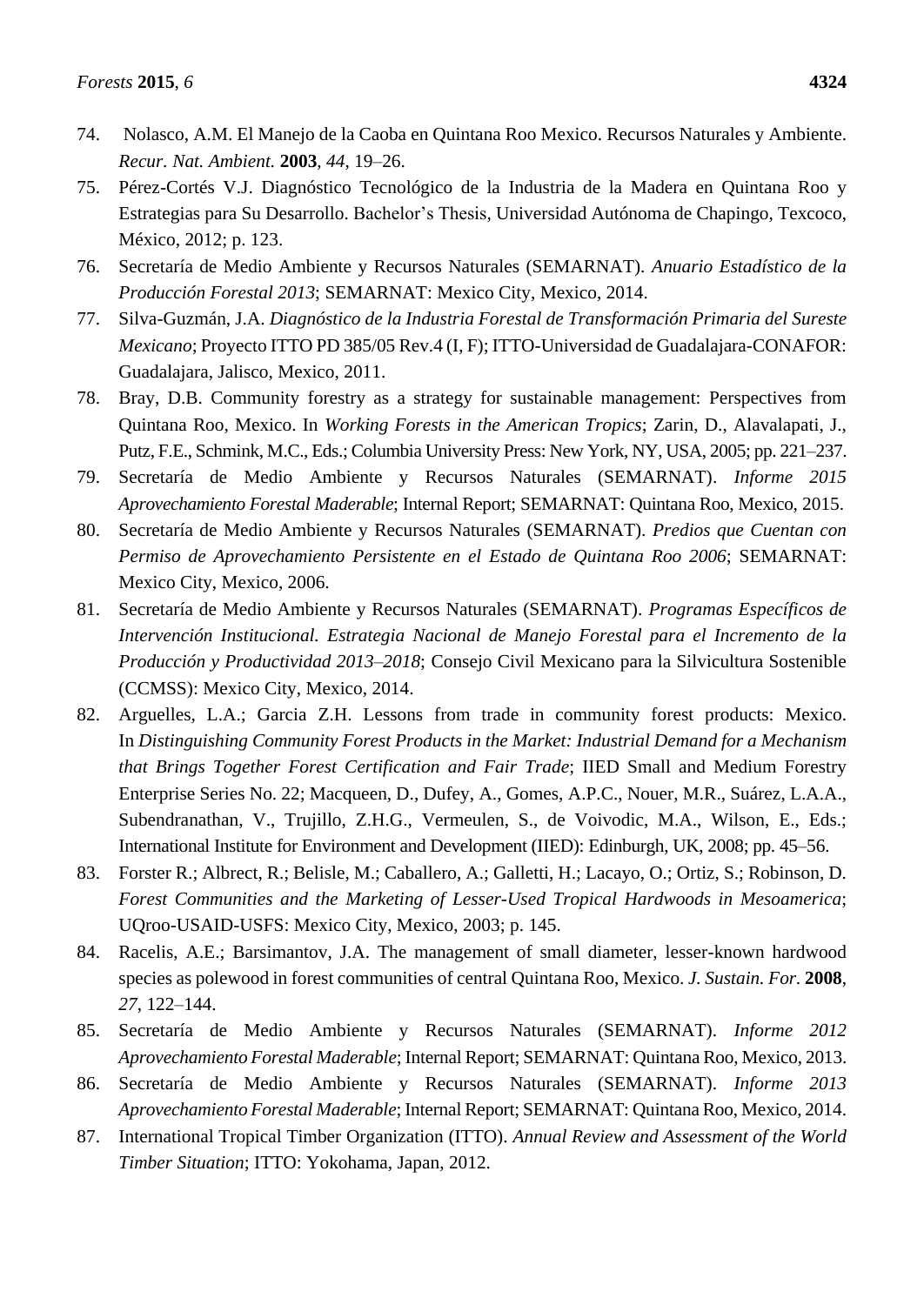- 88. Bray, D.B.; Wexler M.B. Forest policies in Mexico. In *Changing Structures of Mexico: Political, Social, and Economic Prospects*; Randall, L., Ed.; M.E. Sharpe: Armonk, NY, USA; London, UK, 1996; pp. 217–228.
- 89. Keys, E.; Roy-Chowdhury, R. Cash crops, smallholder decision-making and institutional interactions in a closing-frontier: Calakmul, Campeche, Mexico. *J. Lat. Am. Geogr.* **2006**, *5*, 75–90.
- 90. Schmook, B.; Vance, C. Agricultural policy, market barriers, and deforestation: The case of Mexico's southern Yucatan. *World Dev.* **2009**, *37*, 1015–1025.
- 91. Barsimantov, J.; Racelis, A.; Barnes, G.; DiGiano, M. Tenure, tourism and timber in Quintana Roo, México: Land tenure changes in forest ejidos after agrarian reforms. *Int. J. Commons* **2010**, *4*, 293–318.
- 92. DiGiano, M.; Ellis, E.A.; Keys, E. Changing landscapes for forest commons: Linking land tenure with forest cover change following Mexico's 1992 counter-reforms. *Hum. Ecol.* **2013**, *41*, 707–723.
- 93. Nuitjen, M. Family property and the limits of intervention: The Article 27 reforms and the PROCEDE Programme in Mexico. *Dev. Change* **2003**, *34*, 475–497.
- 94. Haenn, N. The changing and enduring ejido: A state and regional examination of Mexico's land tenure counter reforms. *Land Use Policy* **2006**, *23*, 136–146.
- 95. Perramond, E.P. The rise, fall, and reconfiguration of the Mexican ejido. *Geogr. Rev.* **2008**, *98*, 356–371.
- 96. Antinori, C.M.; Bray, D.B. Communities as entrepreneurial firms: Institutional and economic perspectives from Mexico. *World Dev.* **2005**, *33*, 1529–1543.
- 97. Wilshusen, P.R. Shades of social capital: Elite persistence and the everyday politics of community forestry in southeastern Mexico. *Environ. Plan.* **2009**, *41*, 389–406.
- 98. Muñoz-Piña, C.; de Janvry, A.; Sadoulet, E. Recrafting rights over common property resources in Mexico. *Econ. Dev. Cult. Change* **2003**, *52*, 129–158.
- 99. Chapela, G. *Problemas y Oportunidades en el Mercado para las Empresas Sociales en México*; CCMSS-Universidad Autónoma de Chapingo-USAID: Mexico City, Mexico, 2012; p. 241.
- 100. Torres-Rojo J.M. *Informe Nacional México: Estudio y Perspectivas del Sector Forestal en América Latina, Documento de Trabajo*; Food and Agricultural Organization of the United Nation (FAO): Rome, Italy, 2004.
- 101. Carreón, V.G.; Svarch, M. *El Mercado de Crédito en México*; Centro de Investigación y Docencia Económicas (CIDE): Mexico City, Mexico, 2007.
- 102. Mascorro, V.S.; Coops, N.C.; Kurz, W.A.; Olguín, M. Attributing changes in land cover using independent disturbance datasets: A case study of the Yucatan Peninsula, Mexico. *Reg. Environ. Change* **2014**, doi:10.1007/s10113-014-0739-0.
- 103. Ejido Noh Bec. *Aprovechamiento Forestal Maderable y no Maderable en el Ejido Noh Bec, Municipio de Felipe Carrillo Puerto*; Official Forest Management Plan; Ejido Noh Bec: Quintana Roo, Mexico, 2011; p. 88.
- 104. Ejido Petcacab. *Aprovechamiento Forestal Maderable y no Maderable en el Ejido Petcacab, Municipio de Felipe Carrillo Puerto*; Official Forest Management Plan; Ejido Petcacab: Quintana Roo, Mexico, 2011; p. 112.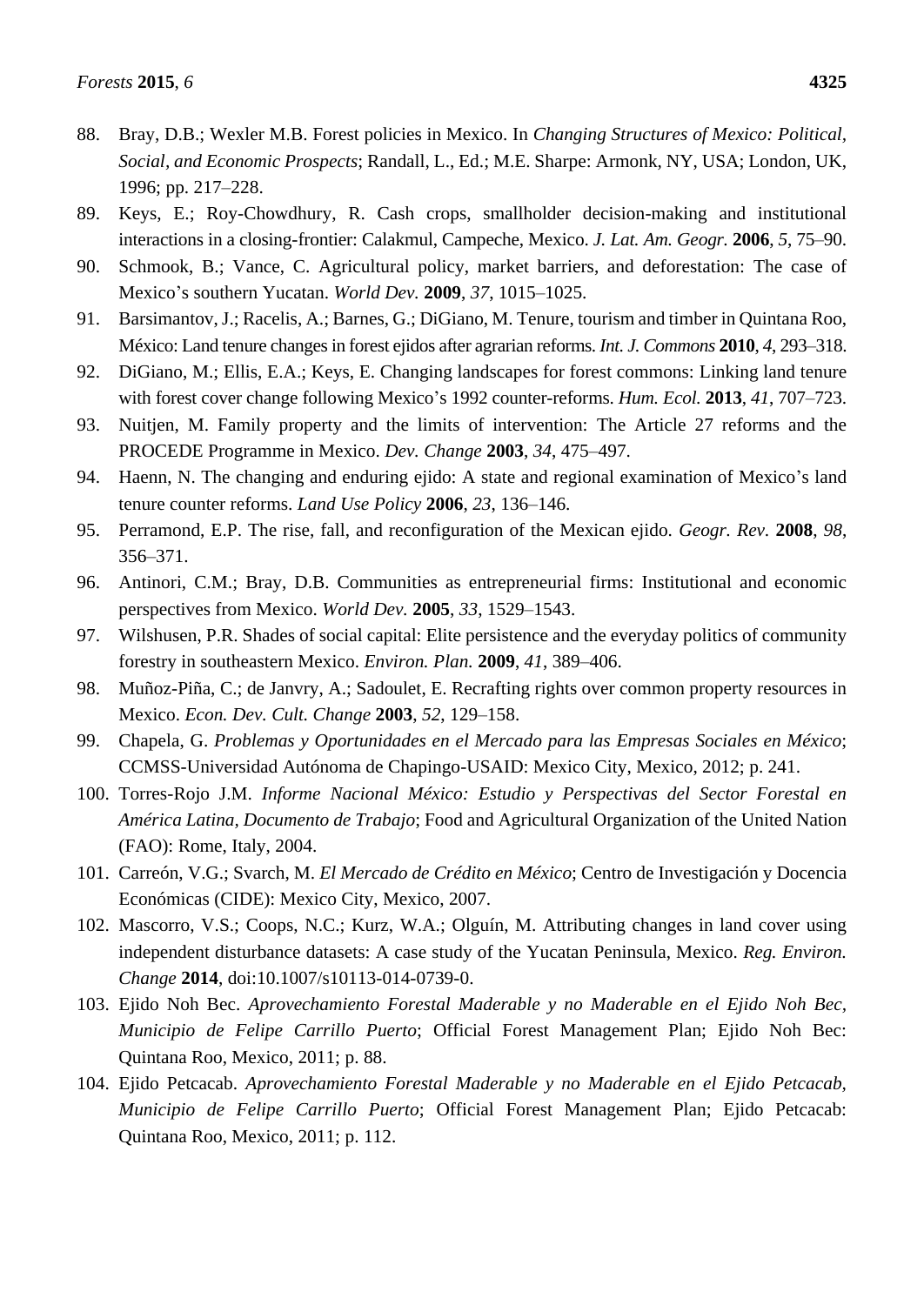- 105. Ejido Tres Garantías. *Manifestación de Impacto Ambiental proyecto: Programa de Manejo Nivel Avanzado para el Aprovechamiento Forestal Maderable y no Maderable en el Ejido Tres Garant ías, Municipio de Othón P. Blanco*; Official Forest Management Plan; Ejido Tres Garant ías: Quintana Roo, Mexico, 2011; p. 92.
- 106. Comisión Nacional Forestal (CONAFOR). *Visión de México Sobre REDD+: Hacia una Estrategia Nacional*; CONAFOR: Zapopan, Mexico, 2010; p. 57.
- 107. Rodriguez-Ward, D. Why Should We Certify Our Forests? Factors that Influence the Adoption and Maintenance of Forest Certification in Quintana Roo, Mexico. Ph.D. Thesis, University of Florida, Gainesville, FL, USA, 2013; p. 234.
- 108. Registro Forestal Nacional. *Sistema Nacional de Información Forestal*; Comisión Nacional Forestal (CONAFOR): Mexico City, Mexico, 2013.
- 109. Registro Agrario Nacional (RAN). *Núcleos Agrarios que Adoptaron el Dominio Pleno de Parcelas Ejidales y Aportación de Tierras de uso Común a Sociedades Mercantiles*; RAN: Mexico City, Mexico, 2007.
- 110. [Casse, T.;](http://rucforsk.ruc.dk/site/en/persons/thorkil-casse(0cc53e5b-60d5-4391-8188-ca9de1d32f25).html) Milhøj, A. [While waiting for the answer: A critical review of meta-studies of tropical](http://rucforsk.ruc.dk/site/en/publications/while-waiting-for-the-answer(f4fdd12d-c767-4c8f-ba2e-1dcc4b47dc19).html)  [forest management.](http://rucforsk.ruc.dk/site/en/publications/while-waiting-for-the-answer(f4fdd12d-c767-4c8f-ba2e-1dcc4b47dc19).html) *J. Environ. Manag*. **2013**, *131*, 334–342.
- 111. Wilshusen, P.R. Community adaptation or collective breakdown? The emergence of "work groups" in two forestry ejidos in Quintana Roo, Mexico. In *The Community Forests of Mexico*; Bray, D.B., Merino-Perez, L., Barry D., Eds.; University of Texas press: Austin, TX, USA, 2005; pp. 151–179.
- 112. Chan, C. Ejido Petcacab, Petcacab, Quintana Roo, Mexico. Personal communication, 2014.
- 113. Romero-Montero, J.A. Evaluación de los Factores Ambientales, Socioeconómicos e Institucionales que Intervienen en la Dinámica del Cambio de Cobertura Forestal en Ejidos de Campeche y Quintana Roo, México. Master's Thesis, Centro de Investigaciones Tropicales, Universidad Veracruzana, Xalapa, Mexico, 2014.
- 114. Forero, O.A.; Redclift, M. The production and marketing of sustainable forest products: Chewing gum in Mexico. *Dev. Pract.* **2007**, *17*, 196–207.
- 115. Santos, V. Organización Ejidal de Productores Forestales de la Zona Maya, Felipe Carrillo Puerto, Quintana Roo, Mexico. Personal Communication, 2014.
- 116. Elizondo, C.; López Merlín, D. *Las Áreas Voluntarias de Conservación en Quintana Roo. Corredor Biológico Mesoamericano*; Serie Acciones 6; Comisión Nacional para el Conocimiento y Uso de la Biodiversidad (CONABIO): Mexico City, Mexico, 2009; p. 130.
- 117. Comisión Nacional Forestal (CONAFOR). *México Impulsa Acciones Contra el Cambio Climático a Través del Pago por Servicios Ambientales*; CONAFOR: Mexico City, Mexico, 2009.
- 118. McAfee, K.; Shapiro, E.N. Payments for ecosystem services in Mexico: Nature, neoliberalism, social movements, and the state. *Ann. Assoc. Am. Geogr.* **2010**, *100*, 579–599.
- 119. Shapiro, E.N. Political Economy and Community-level Impacts of the Mexican Federal Payment for Ecosystem Services Programs. Ph.D. Thesis, University of California, Berkeley, CA, USA, 2010.
- 120. Blanco-Reyes, P. Ejido Noh Bec, Noh Bec, Quintana Roo, Mexico. Personal Communication, 2014.
- 121. Wilshusen, P.R. *ITTO Country Case Study: Petcacab. Sociedad de Productores Forestales Ejidales de Quintana Roo (SPFEQR), Quintana Roo, México*; Rights and Resources Initiative (RRI): Washington, DC, USA, 2005.